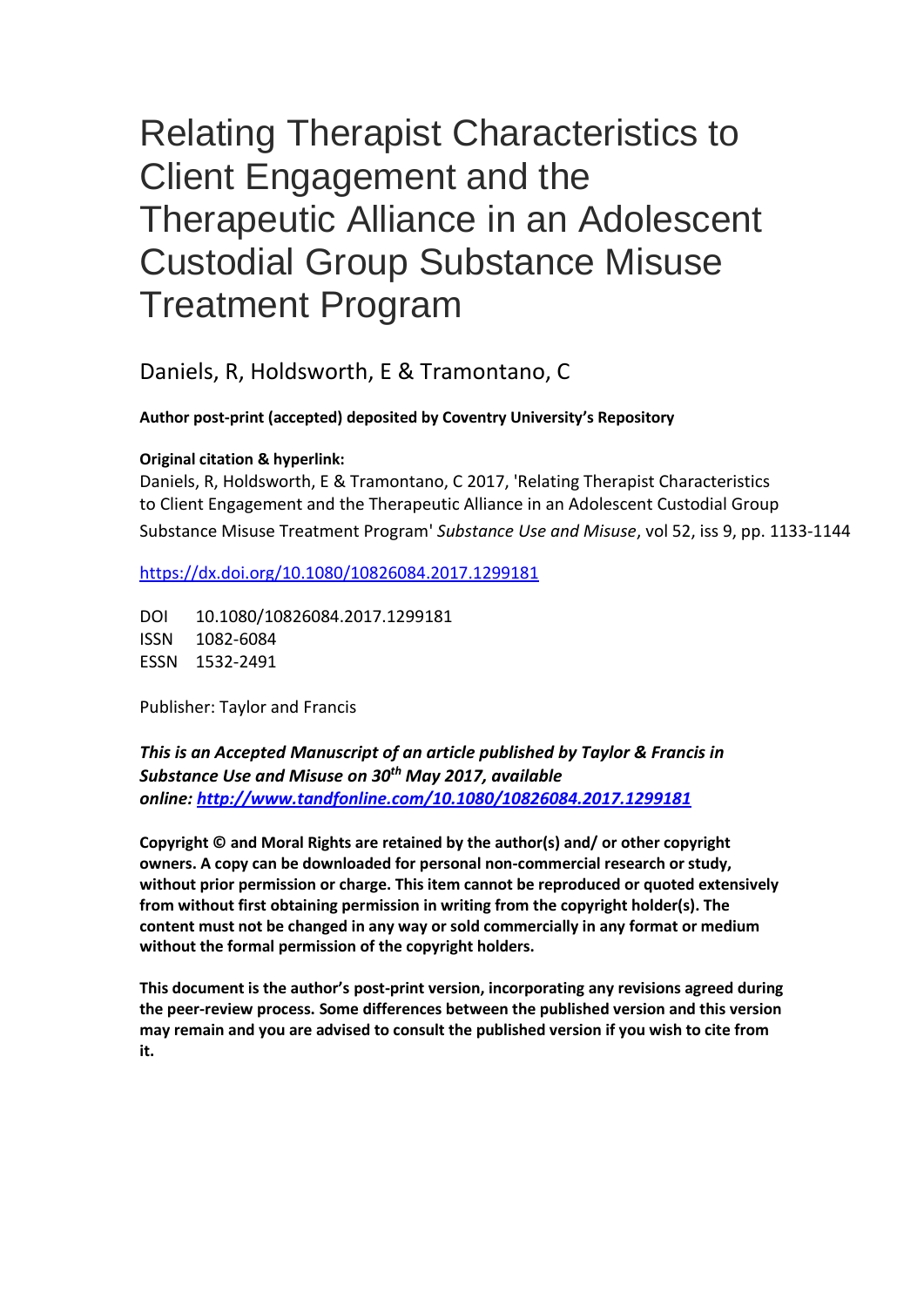**Relating therapist characteristics to client engagement and the therapeutic alliance in an adolescent custodial group substance misuse treatment program**

No commercial relationships existed in the form of financial support or personal

financial interest for this research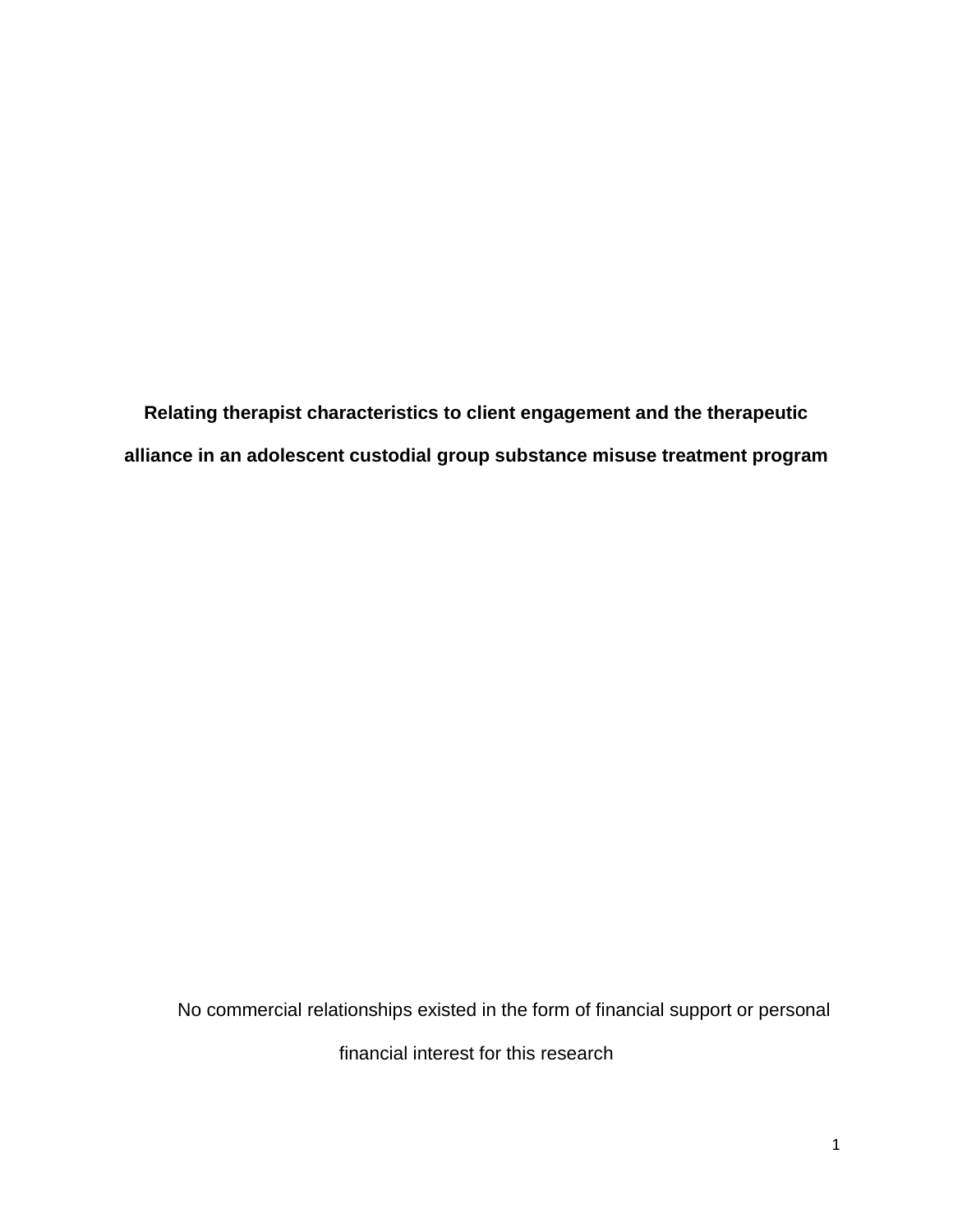#### **Abstract**

**Background:** Client engagement in substance misuse treatment programs is directly associated with positive treatment outcomes. The nature of these programs means there are often difficulties engaging and retaining clients, but authors have consistently found a strong therapeutic alliance is associated with client engagement. While research has focused on the association between the alliance and engagement, the factors that influence the therapeutic alliance have received less attention.

**Objective:** To examine therapists' characteristics, namely therapists' stress and empathy levels, as potential predictors of client engagement and the therapeutic alliance, within an adolescent substance misuse group treatment program.

**Method:** The sample included 84 adolescent clients and 14 therapists from a Secure Training Centre in England. Client engagement in the treatment program was observed, while self-reporting measures assessed the therapeutic alliance (client and therapistrated), and therapists' stress and empathy levels.

**Results:** Multiple regression analysis revealed that therapists' stress levels negatively influenced the therapeutic alliance and had a curvilinear relationship with client engagement, indicating that stress is not exclusively negatively related to engagement. Although stress was found to negatively impact both cognitive and affective empathy, neither cognitive nor affective empathy were significantly related to client engagement or the therapeutic alliance.

**Conclusions:** This study demonstrates the importance of therapist characteristics on client engagement and the TA. Within practice stress can have a positive impact on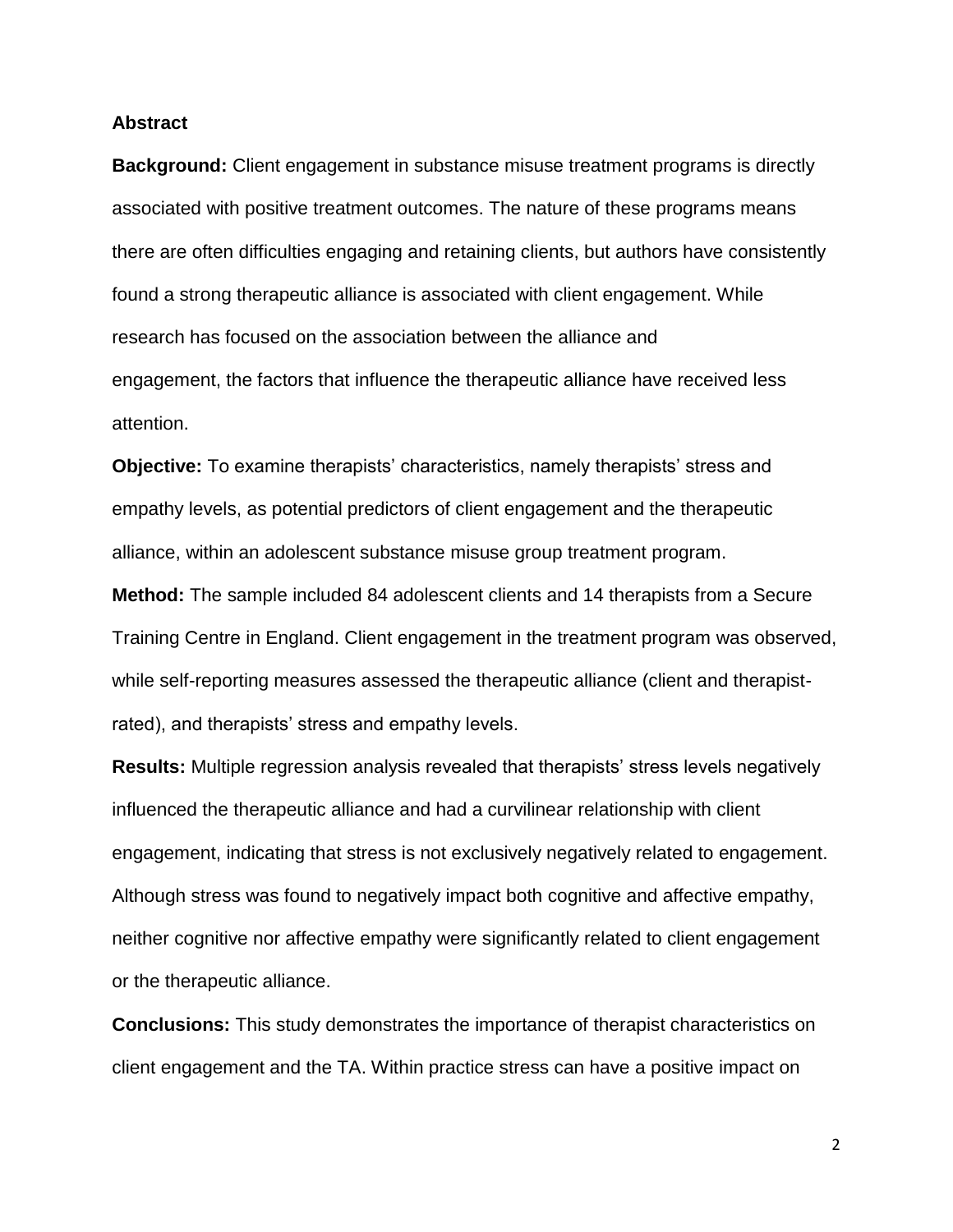clients' engagement. Nevertheless, therapists may need additional support to deal with stress effectively. Therapists' empathy may too be fundamental to client engagement, but only it if is perceived by clients.

*Keywords:* Client Engagement; Alliance; Substance Misuse Treatment; Adolescent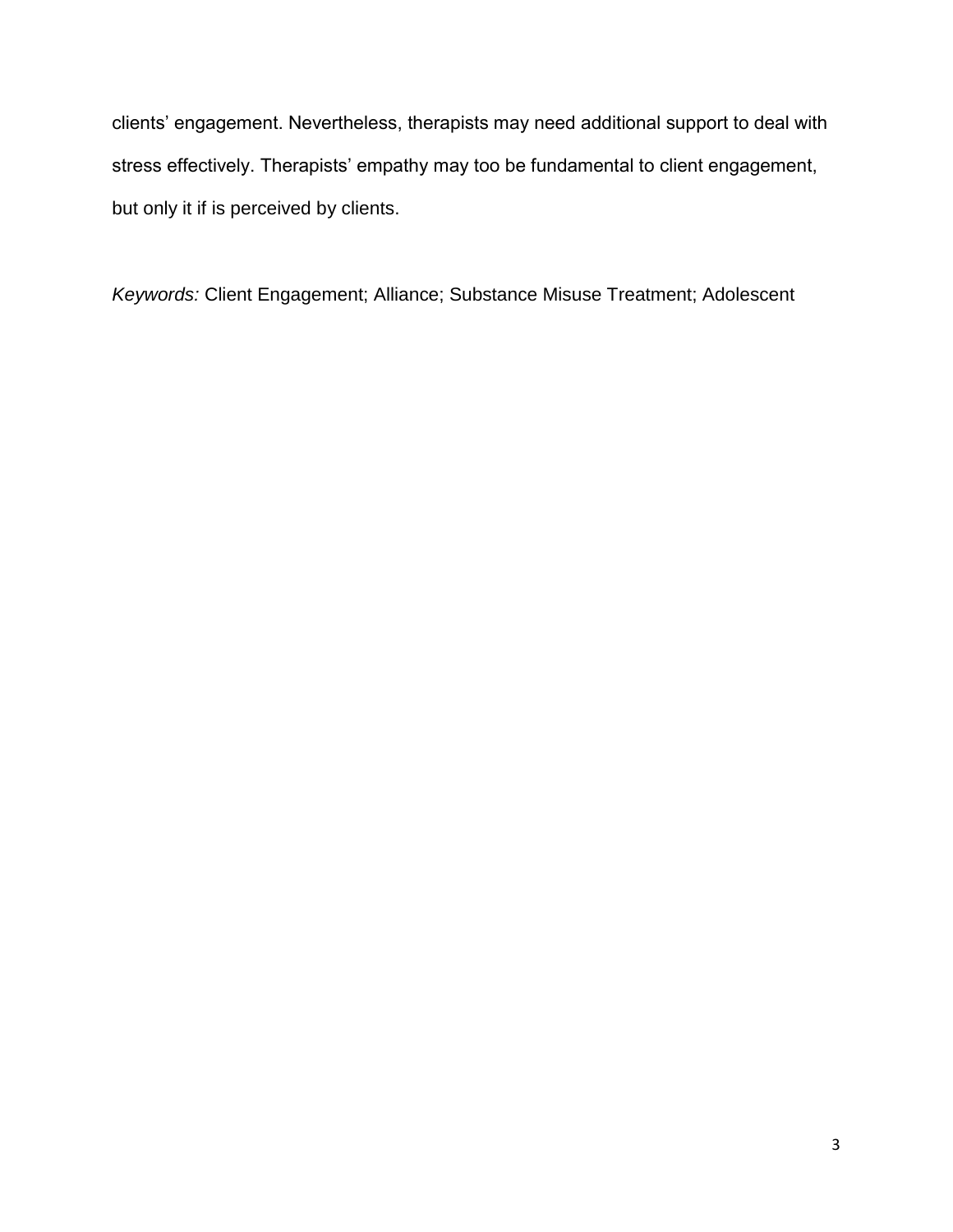## **Introduction <sup>i</sup>**

Client engagement in treatment programs is directly associated with positive treatment outcomes across a variety of treatment modalities, including psychotherapy (Martin, Garske, & Davis, 2000), family therapy (Quinn, Dotson, & Jordan, 1997), and substance misuse (Rowan-Szal, Joe, Simpson, Greener, & Vance, 2009; Simpson & Joe, 2004). Although the term *engagement* is frequently used in the existing literature, Holdsworth, Bowen, Brown, and Howat (2014) found there have been inconsistent definitions and numerous approaches to measuring engagement. These include monitoring clients' attendance (Joe, Simpson, & Broome, 1999), participation (Boardman, Catley, Grobe, Little, & Ahluwalia, 2006), and efforts made between sessions (LeBeau, Davies, Culver, & Craske, 2013). Furthermore, there are limited tools for assessing engagement (Macgowan, 2000), and it has frequently been measured by self-reports, including the Client Evaluation of Self and Treatment (CEST; Joe, Broome, Rowan-Szal, & Simpson, 2002), and only occasionally by observational methods, i.e. the Groupwork Engagement Measure (GEM; Macgowan, 1997). As self-reports are reliant on the clients' perspective of their own engagement and therefore may not predict subsequent behavior (Hardeman, Kinmonth, Michie, & Sutton, 2011), behavioral-based assessments of participation in treatment, i.e. the GEM, may be more reliable (Holdsworth et al., 2014; Tetley, Jinks, Huband, & Howells, 2011). Although the reliability of measuring engagement has been questioned, authors have consistently argued that the effectiveness of treatment programs relies heavily upon client engagement (Simpson, Joe, Rowan-Szal, & Greener, 1995). Much of the engagement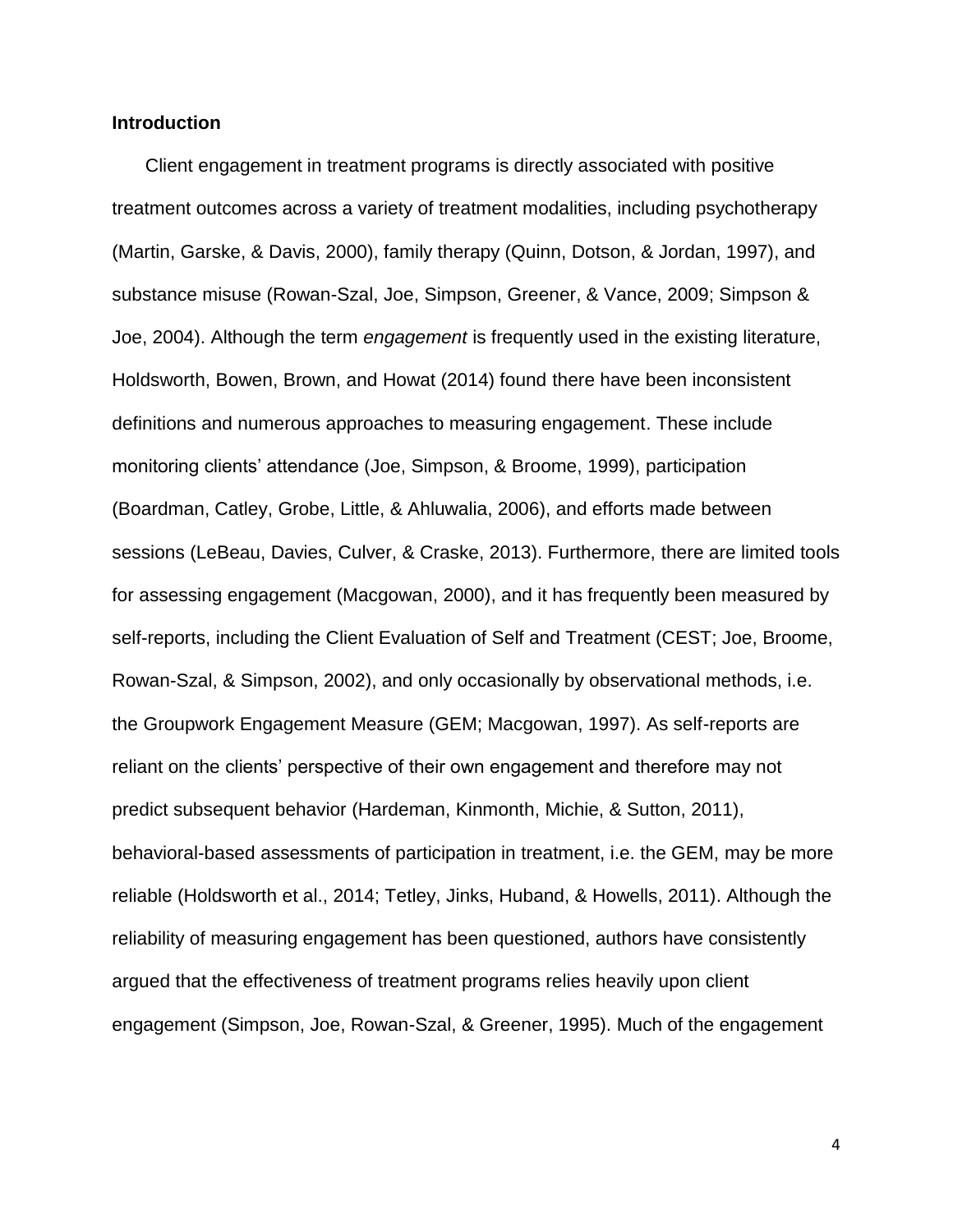research has been conducted within substance misuse treatment (SMT; Rowan-Szal et al., 2009), as client engagement is challenging to develop within this treatment modality.

Developing engagement in SMT can be difficult due to the routine use of mandates, clients refuting their problem or having previously been unsuccessful in treatment (Joe et al., 1999). Furthermore, the majority of clients initiated their substance use during adolescence (Stanis & Andersen, 2014). Engaging adolescents in treatment is substantially harder due to stigma concerns about negative labeling, embarrassment of receiving treatment and access issues (Substance Abuse and Mental Health Services Administration [SAMHSA], 2006). Consequently, adolescent substance misusers are possibly the most resistant to treatment, and the hardest client group to engage. In recognition of this, researchers have attempted to identify factors that improve engagement. One factor which has been recognized as critical is the therapeutic alliance (TA; Horvath, Del Re, Flückiger, & Symonds, 2011), which is conceptualized as an agreement between the client and therapist on the goals of therapy, the therapeutic tasks needed to attain those goals, and the bond between clients and therapist (Bordin, 1979).

The TA within SMT programs has received substantial empirical attention, with authors consistently finding a strong alliance is associated with greater client engagement and positive treatment outcomes (see review by Meier, Barrowclough, & Donmall, 2005). Various measures have been developed to assess the TA; each has distinct theoretical underpinnings and captures specific components of the alliance. A widely used measure is the Working Alliance Inventory (WAI; Horvath & Greenberg, 1986). Based on Bordin's (1979) academic work it assesses three aspects of the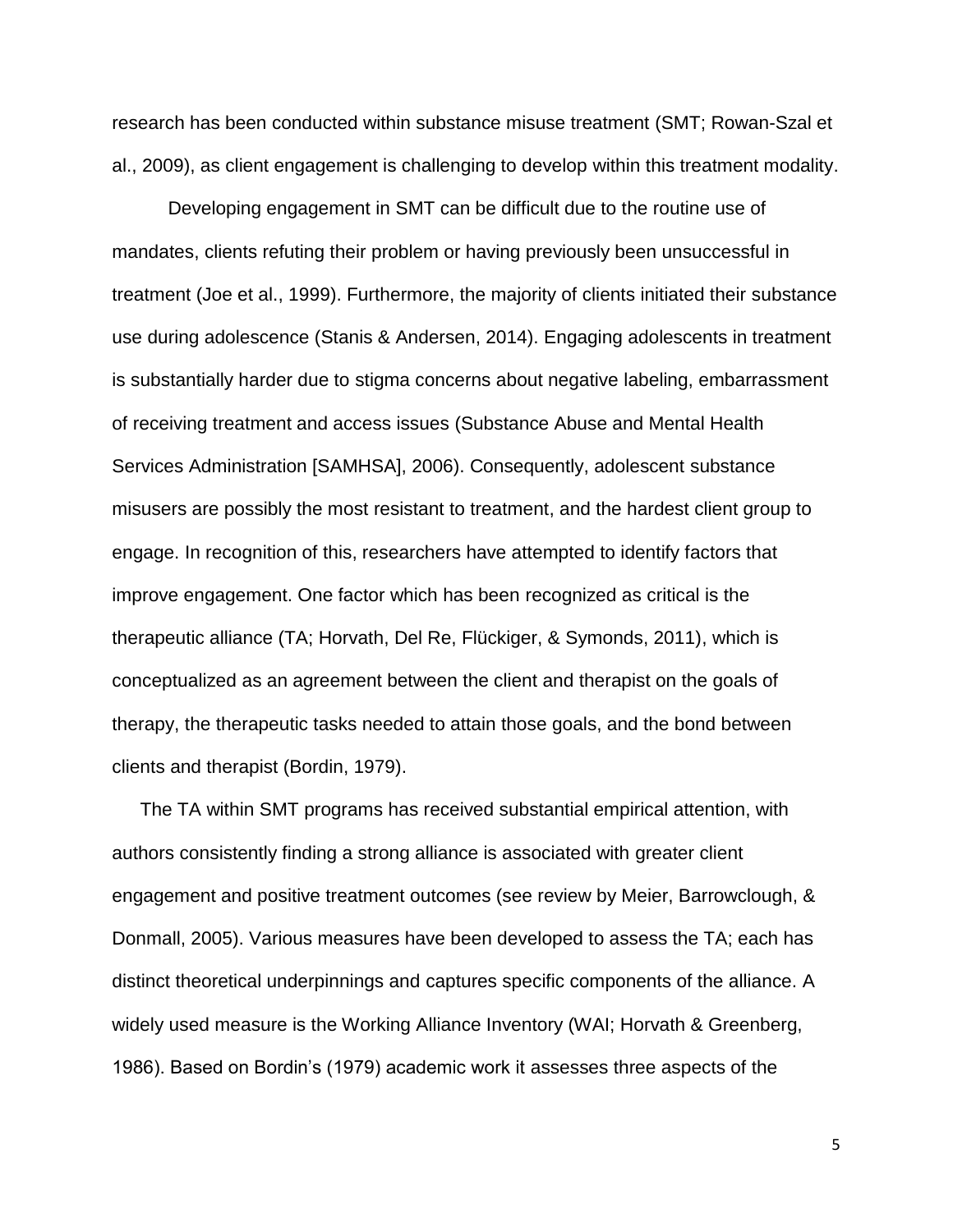alliance: tasks, bonds and goals. Three perspectives of the TA can be measured; client, therapist and observer. Research has consistently revealed a lack of agreement between these three ratings of alliance in SMT (Fenton, Cecero, Nich, Frankforter, & Carroll, 2001), indicating that measures from different perspectives are not interchangeable (Tichenor & Hill, 1989); therefore highlighting the importance of measuring different perspectives (Fenton et al., 2001). Despite this, research has revealed that client-rated (Connors et al., 2000; Fiorentine, Nakashima, & Anglin, 1999), therapist-rated (Connors et al., 2000; Simpson, Joe, Rowan-Szal, & Greener, 1997) and observer-rated alliance (Boardman et al., 2006) all predict client engagement.

The effectiveness of treatment revolves around the development of a strong TA (Joe, Simpson, & Broome, 1998). However, few studies have investigated what factors predict the alliance (Meier, Barrowclough, et al., 2005). The research that has been conducted has suggested that clients' positive psychosocial characteristics, i.e. selfesteem and motivation, can strengthen the alliance (Meier, Donmall, Barrowclough, McElduff, & Heller, 2005) and may explain differences in client engagement and ultimately treatment outcomes. Additionally, therapists vary significantly in their effectiveness, even when delivering standardized treatment (Rogers, 1957). Consequently, the therapist's manner (Heinonen et al., 2014) and characteristics are likely to be important influences on the TA and client engagement.

One characteristic of therapists, which is identified as a critical component for effective treatment (Rogers, 1957), and therapist effectiveness (Najavits & Weiss, 1994), is their level of empathy. Therapists' empathy is an interpersonal skill (Chung & Bemak, 2002), which is assessed by the Motivational Interviewing Skills Code (MISC;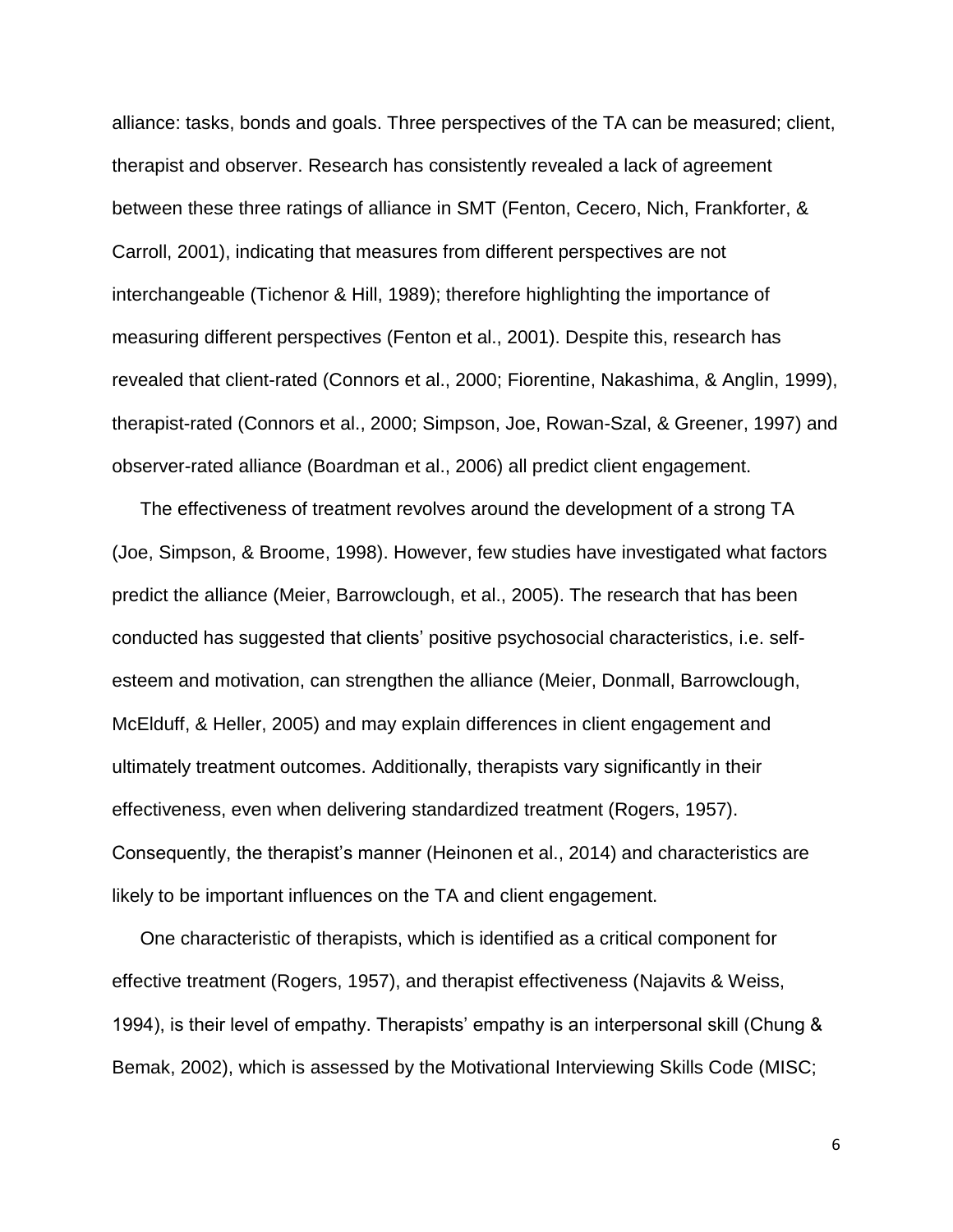Miller, Moyers, Ernst, & Amrhein, 2003), to enhance clients recovery in SMT (Miller & Rollnick, 2002). Previous research has found that therapists' empathy is positively related to client engagement (Boardman et al., 2006), and a facilitator of client-rated (Davis, Ancis, & Ashby, 2014), therapist-rated (Najavits et al., 1995), and observer-rated alliance (Boardman et al., 2006). However, these studies were completed with adults in smoking cessation (Boardman et al., 2006), cocaine (Najavits et al., 1995) and outpatient SMT (Davis et al., 2014). The impact of therapists' empathy on developing a TA with adolescent clients appears yet to have been investigated. Therapists' development of empathy may be more difficult for adolescents, due to their cognitive capacity, reluctance to engage, and infrequent agreement with therapists on therapeutic goals (Oetzel & Scherer, 2003). Additionally, there are other components, such as therapists' level of work-related stress, which are likely to diminish therapists' empathy (Dumitru & Cozman, 2012).

Work-related stress is a psychosocial characteristic which can alter psychological wellbeing, normal functioning (Schuler, 1980) and ultimately have a negative impact on most work environments (Cummins, 1990). For substance misuse therapists, workrelated stress can often be a result of managing a large caseload, strict time restraints and extensive reporting requirements (Broome, Knight, Edwards, & Flynn, 2009). As developing an alliance with clients is a fundamental task for therapists, work-related stress is likely to negatively impact upon the TA, service to the clients (Lawson, 2007), and ultimately client engagement. Surprisingly, research into the influence of therapists' stress on client engagement in SMT, is limited and conflicting. While some authors found higher therapists' stress levels were negatively associated with client engagement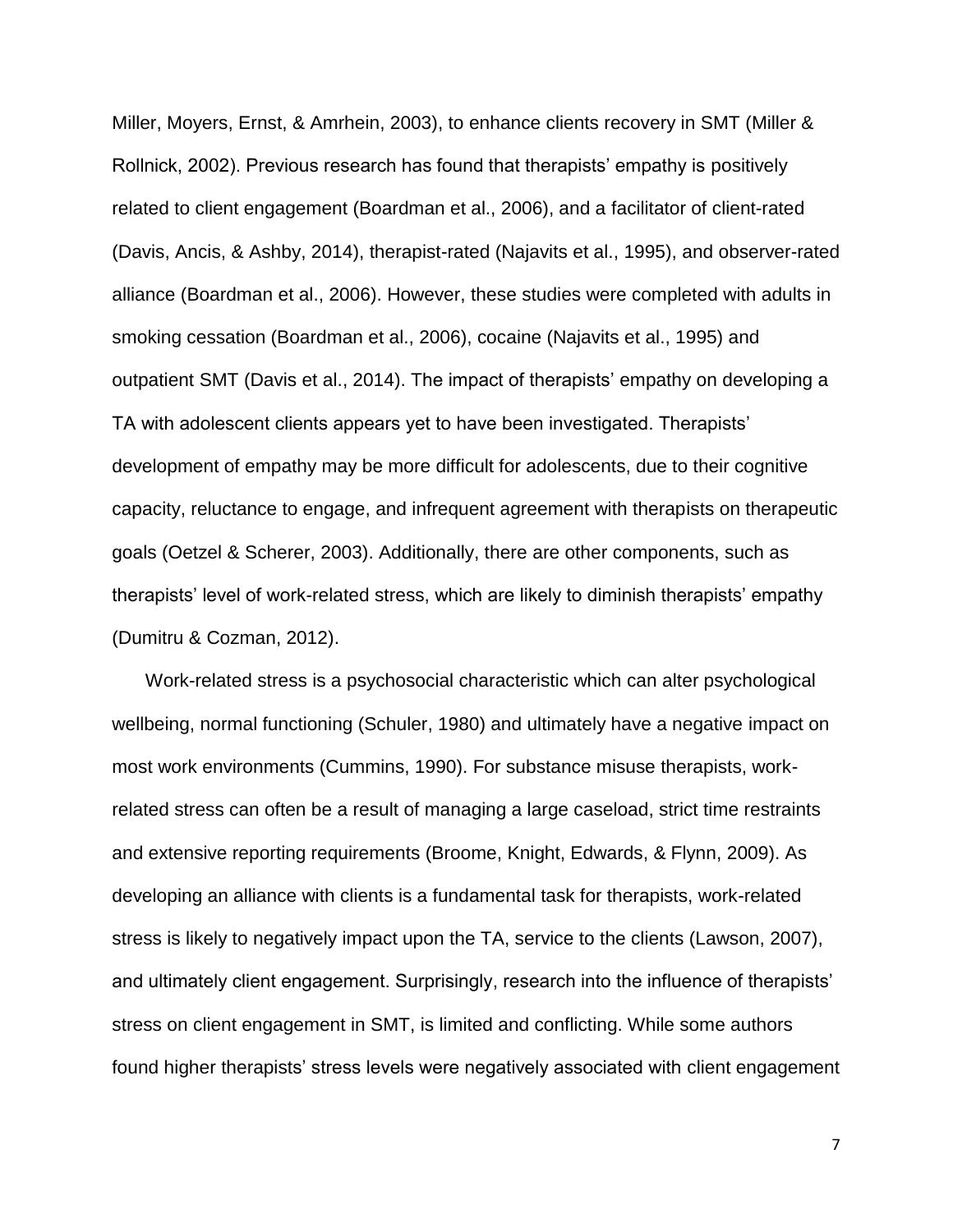(Landrum, Knight, & Flynn, 2012; Simpson et al., 2009) among adults, others found therapists' stress was not a significant predictor of engagement (Greener, Joe, Simpson, Rowan-Szal, & Lehman, 2007; Simpson, Joe, & Rowan-Szal, 2007). Similarly, the research on the association between therapists' stress and the TA is both limited and conflicting. While Greener et al. (2007) found higher therapists' stress levels were negatively associated with *client*-rated alliance, others found therapists' stress was not a significant predictor of *client*-rated alliance (Crits-Christoph et al., 2011; Landrum et al., 2012; Simpson et al., 2007, 2009) among adults. The influence of therapists' stress levels on *therapist*-rated alliance appears yet to be researched. The limited research regarding the impact on engagement and the TA is surprising given the negative impact stress has upon most work environments (Cummins, 1990). However, what research has been conducted indicates that stress has either a negative influence or no influence on client engagement or the TA in SMT.

#### *1.1.Research question*

Based on existing research, a pathway model was proposed, which illustrates the relationship between therapists' stress, empathy (cognitive and affective), the TA (client and therapist-rated) and client engagement (see Figure 1). The purpose of the study was to examine this model and verify these relationships between therapists' stress, empathy (cognitive and affective), the TA (client and therapist rated) and client engagement in an adolescent group SMT program. Based on previous research, it was expected that therapists' stress would negatively influence therapists' empathy (cognitive and affective), the TA (client and therapist-rated), and client engagement,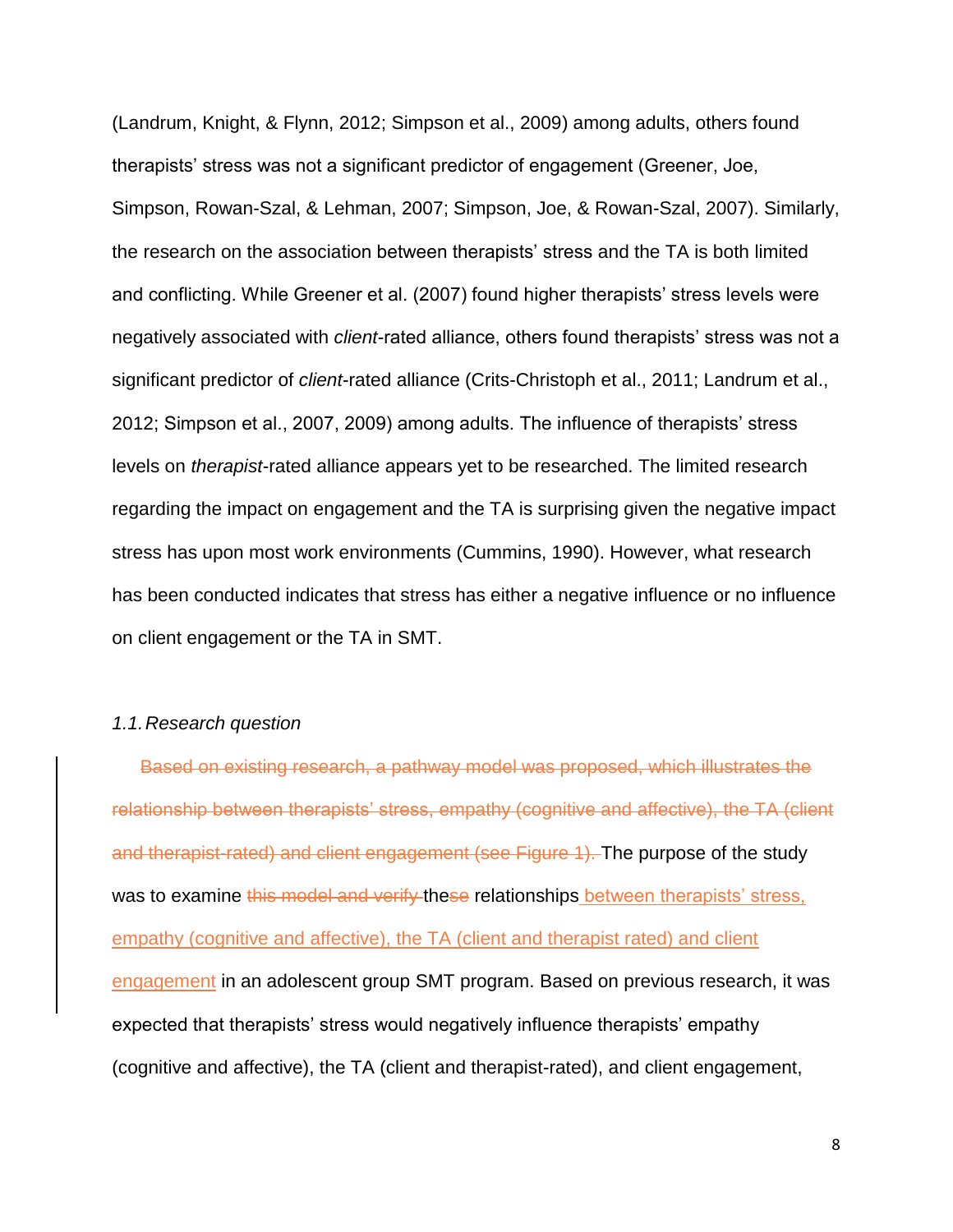while therapists' empathy (cognitive and affective) would positively influence the TA (client and therapist-rated) and client engagement. The hypotheses of this study were:

- **H1:** The three predictor variables (cognitive empathy, affective empathy and stress) and two partial mediator variables (client and therapist-rated alliance) will significantly influence client engagement
- **H2:** The three predictor variables (cognitive empathy, affective empathy and stress) will significantly influence client-rated alliance
- **H3:** The three predictor variables (cognitive empathy, affective empathy and stress) will significantly influence therapist-rated alliance
- **H1:** The predictor variables (cognitive empathy, affective empathy, stress and client and therapist-rated alliance) will significantly predict client engagement
- **H2:** Cognitive empathy, affective empathy and stress will significantly predict clientrated alliance
- **H3:** Cognitive empathy, affective empathy and stress will significantly predict therapist-rated alliance
- **H4:** Therapists' stress will significantly and negatively influence empathy (cognitive and affective)

## **2. Method**

## *2.1.Design*

The current study was a correlational design utilizing cross-sectional survey and observational methodology. For the first regression analysis the predictor variables were therapists' cognitive empathy, affective empathy, stress and client and therapist-rated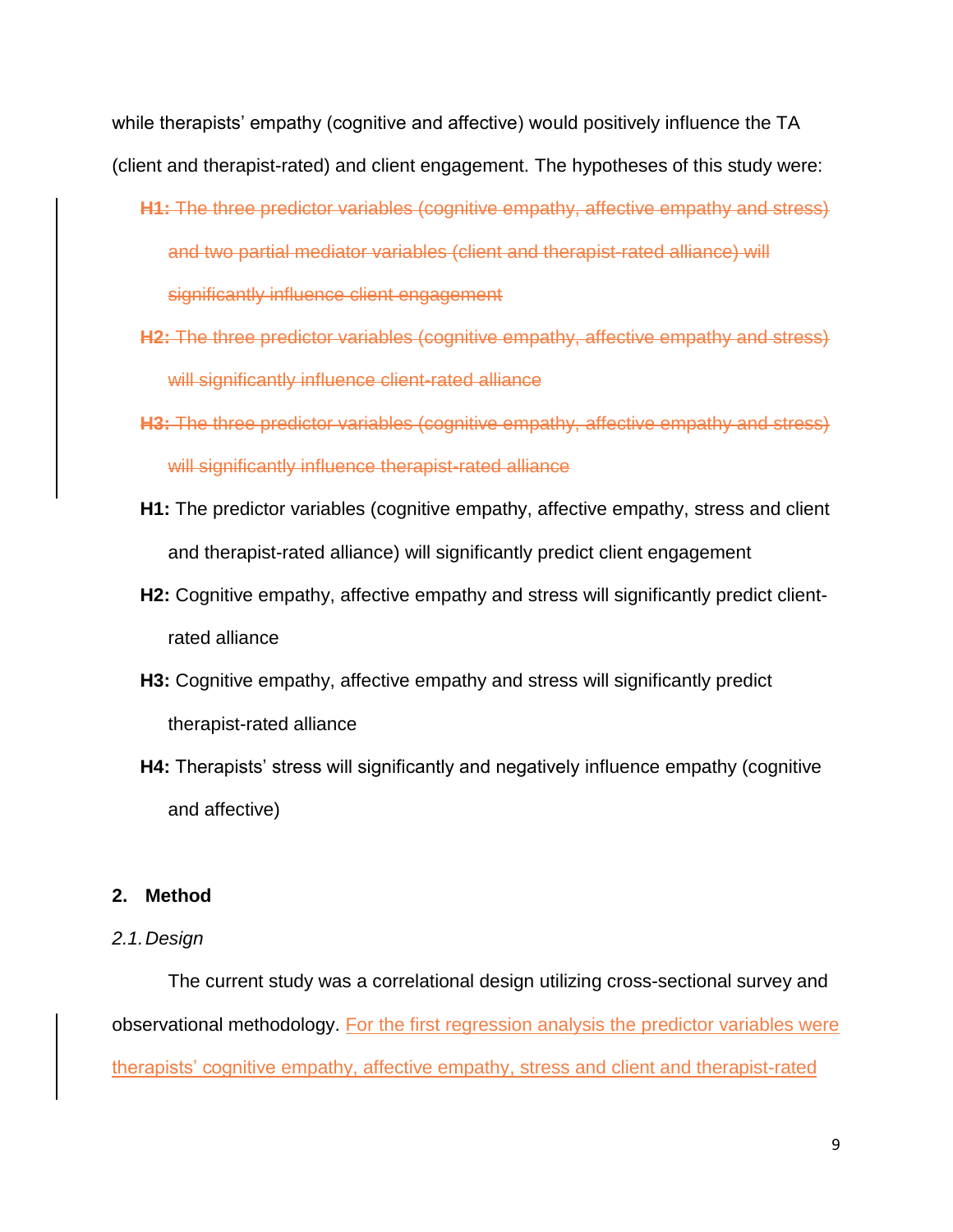alliance. The outcome variable was client engagement. For the second regression analysis the predictor variables were therapists' cognitive empathy, affective empathy and stress. The outcome variables were client and therapist-rated alliance. For the third regression analysis the predictor variable was therapist stress. The outcomes variable was therapist's empathy (cognitive and affective).

The predictor variables were therapists' cognitive empathy, affective empathy and stress levels. Therapists' stress levels were also examined as a predictor of both cognitive and affective empathy. The outcome variable was client engagement. Client and therapist-rated alliance were partial mediator variables between the predictors and outcome variable. The pathway model is shown in figure 1.

## *2.2. Participants*

A total of 84 adolescents that resided at a Secure Training Centre (STC), and 14 staff members, who facilitated group SMT programs at the STC, participated in the study. All participants were involved in the SMT, as either a client or therapist, between January and April 2015. Participation was voluntary and not rewarded.

Of the 87 clients approached to participate in the study, one parental opt-out consent form was received and two clients refused to participate. Of the 84 clients that participated, 63 were male (*M* = 15.9 years, *SD* = 0.86) and 21 were female (*M* = 16.7 years, *SD* = 0.75). Ages ranged from 13 years to 18 years. The length of custodial sentence already served at the STC ranged from 4 weeks to 14 months (*M* = 4.5 months,  $SD = 4.23$ ).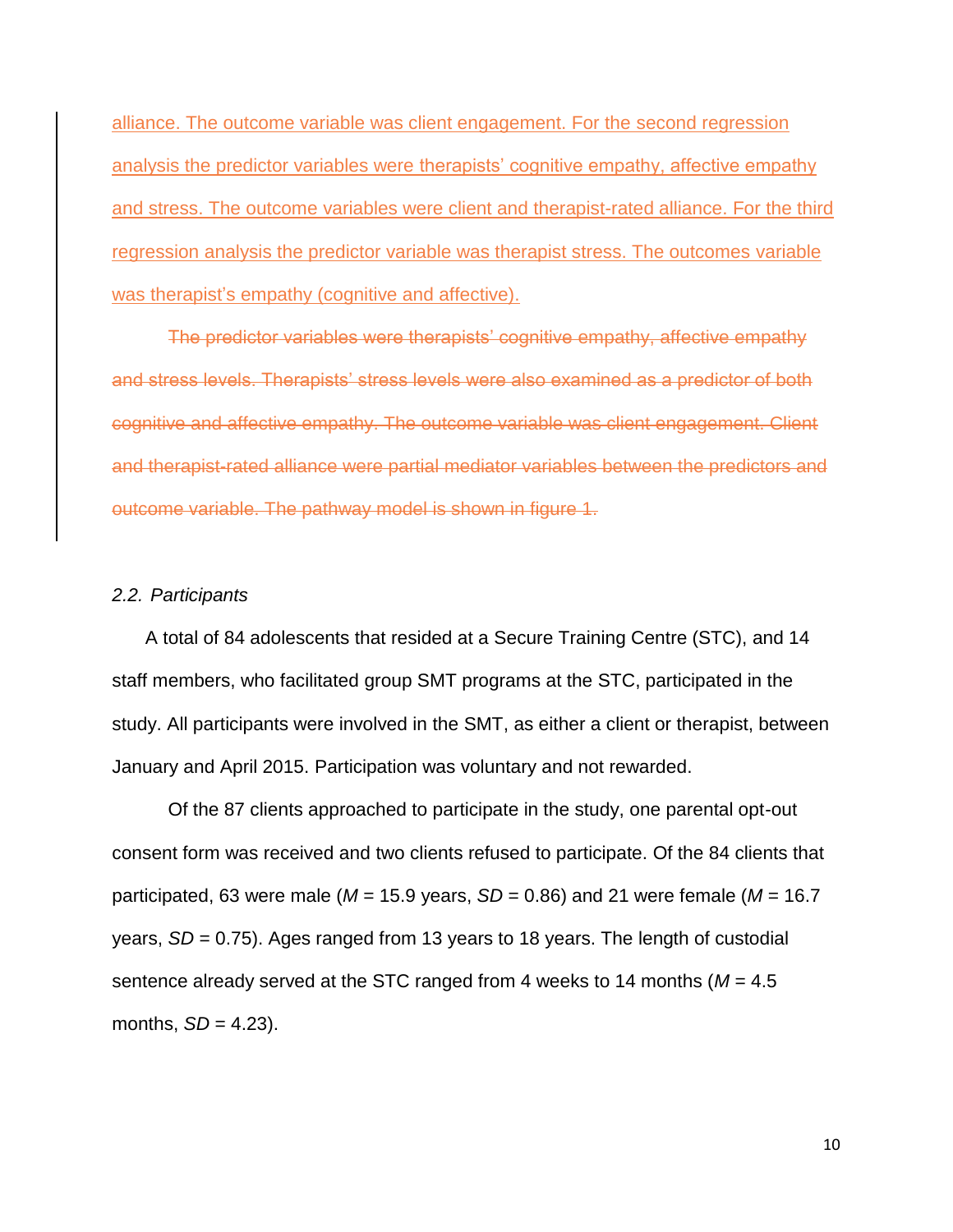Of the 14 therapists who participated, six were male  $(M = 27.5$  years,  $SD = 6.60$ ) and eight were female (*M* = 28.3 years, *SD* = 5.14). Ages ranged from 23 years to 42 years. The length of service facilitating SMT within the STC ranged from 7 months to 11 years (*M* = 3.3 years, *SD =* 2.62).

#### 2.3. *SMT Program*

As part of the STC routine, clients were mandated to participate in a group SMT program. The SMT program aimed to educate clients about risks of substance misuse, relapse prevention, harm reduction and stress management. Treatment sessions included educational material, psychosocial support, group discussions, node-mapping, and behavioral role-plays. The program runs weekly for 60 to 90 minutes for 10 weeks and is completed bi-annually.

#### *2.4. Measures*

#### *2.4.1. Basic Empathy Scale (BES; Jolliffe & Farrington, 2006)*

Therapists' empathy was measured using the BES, which is a 20-item self-rating measure, and assesses both cognitive empathy (9 items) and affective empathy (11 items). Questions are answered on a 5-point Likert scale with values ranging from 1, "*Strongly Disagree*" to 5, "*Strongly Agree*". Three empathy scores can be calculated from the BES, cognitive (Min = 9; Max = 45), affective (Min = 11; Max = 55) and total (Min = 20; Max = 100). A high score on the BES indicates a higher level of empathy. The reliability estimates are  $\alpha$  = .85 and  $\alpha$  = .79 for the affective and cognitive empathy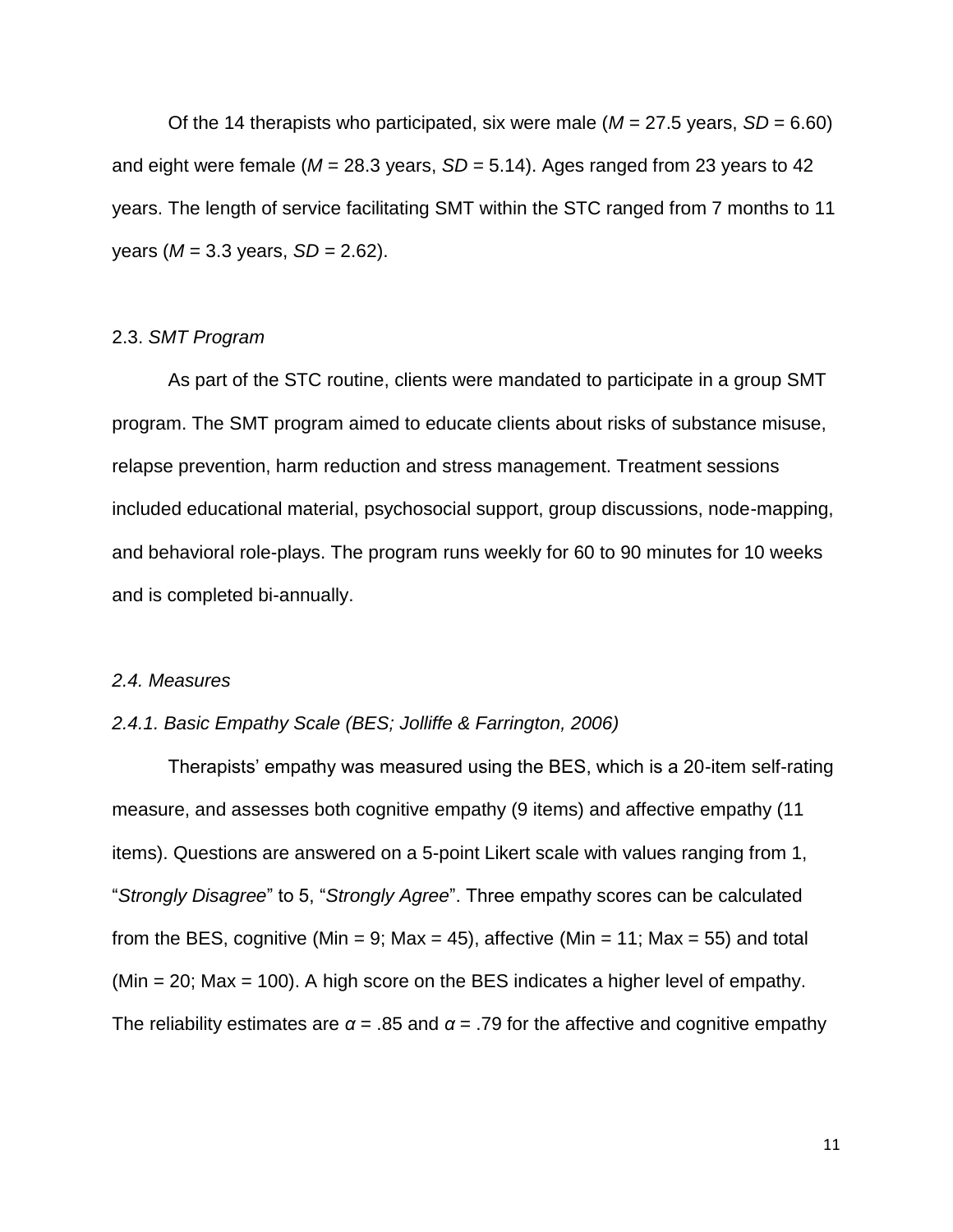subscales, respectively (Jolliffe & Farrington, 2006), and validity of .87 (Albiero, Matricardi, Speltri, & Toso, 2009).

#### *2.4.2. Perceived Stress Scale (PSS; Cohen, Kamarck, & Mermelstein, 1983).*

Therapists' stress levels were measured using the PSS, which is a 10-item selfrating measure, and assesses perceived stress during the last month. Questions are answered on a 5-point Likert scale with values ranging from 0, "*Never*" to 4, "*Very Often*". A high score on the PSS (Min = 0; Max = 40) indicates a higher level of perceived stress. The PSS has demonstrated good reliability, *α =* .85 and validity .82 (Morgan, Umberson, & Hertzog, 2014).

#### *2.4.3. Working Alliance Inventory-Short (WAI-S; Tracey & Kokotovic, 1989)*

The Working Alliance Inventory (WAI; Horvath & Greenberg, 1986) was based on Bordin's (1979) academic work and assesses three aspects of the alliance: tasks, bonds and goals. The WAI is theoretically based on the alliance with individuals; however there is currently no WAI specifically for use within group intervention (Robak, Kangos, Chiffriller, & Griffin, 2013). To increase the likelihood of participation, compliance the WAI-S, which contains 12 items from the original 36, was used in this study. The WAI-S is a self-rating measure and questions are answered on a 7-point Likert scale with values ranging from 1, "*Not at all true*" to 7, "*Very true*". Four scores can be calculated from the WAI-S; task (Min = 4; Max = 28), bond (Min = 4; Max = 28), goal (Min = 4; Max = 28), and total alliance (Min = 12; Max = 84). A high score on the WAI-S indicates a stronger TA. Clients and therapists completed parallel versions of the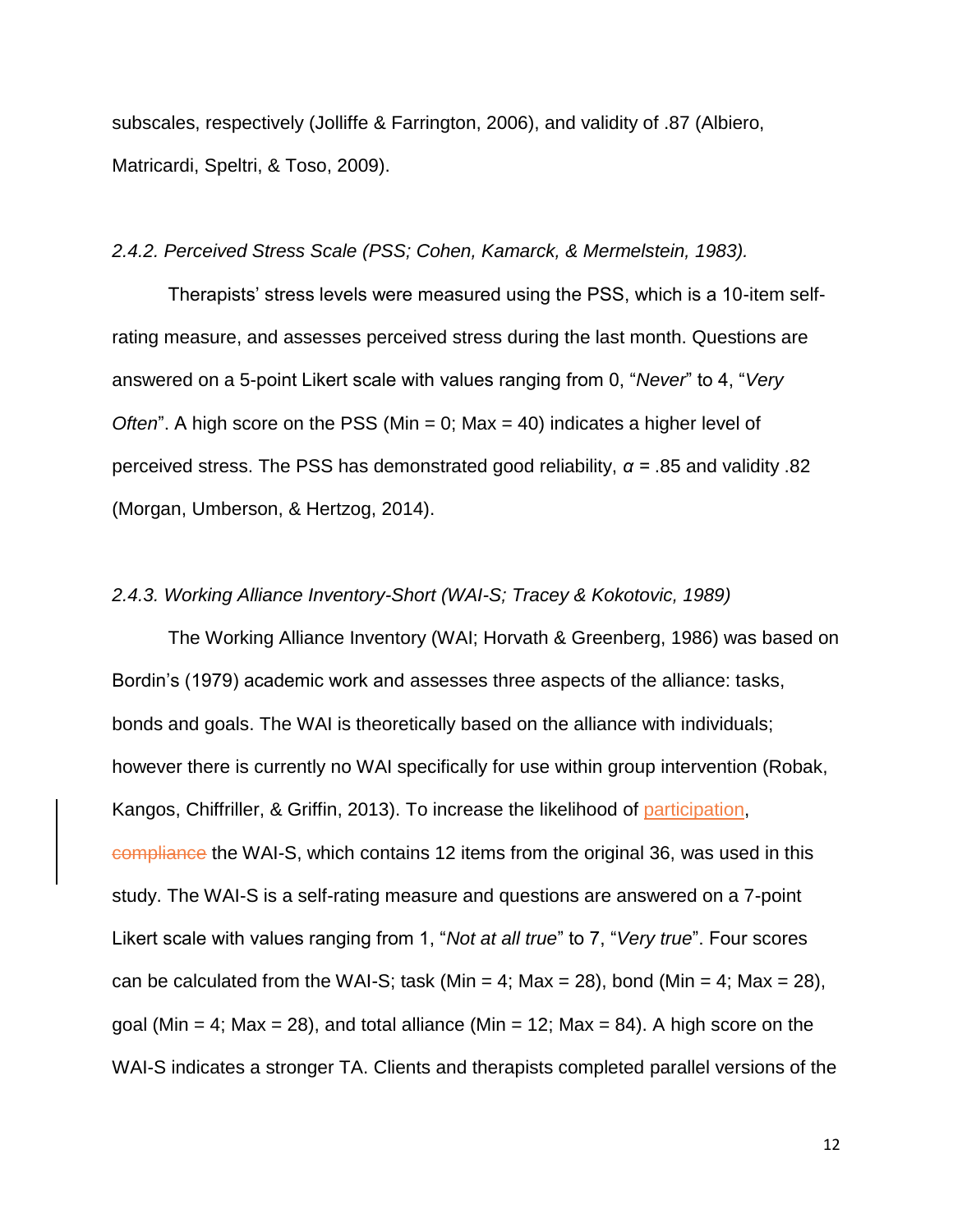WAI-S independently, (Client; WAI-S-C, Therapist; WAI-S-T). The reliability estimate for the WAI-S-C is  $α = .98$ , and  $α = .95$  for the WAI-S-T (Tracey & Kokotovic, 1989).

#### *2.4.4. Groupwork Engagement Measure (GEM; Macgowan, 1997)*

The GEM is a 37-item, observer-rated measure, which assesses seven dimensions of clients' engagement in treatment: attendance, contributing, relating (to worker and with members), contracting, and working (on own problems, with others' problem). The GEM was specifically developed for assessing client engagement within small groups (i.e., 3 to 12 members) in treatment programs (Macgowan, 2000). The GEM is answered on a 5-point Likert scale with values ranging from 1, "*None of the time*" to 5, "*Most of the time*". A high score on the GEM (Min = 37; Max = 185) indicates a greater level of engagement. The GEM has good reliability *α* = .97 and validity .42 (Macgowan, 2000).

#### *2.5. Procedure*

Following ethical approval from Coventry University and permission from the STC Director to access the sample population, parental consent was requested through an opt-out form. Not returning the form within two weeks implied consent for client participation. Consent was obtained from parents and participants. Each group consisted of one therapist administrating the program and between three and eight clients, in accordance with the program protocols. Due to the STC routine it was not possible to randomize the clients into groups. However, each group of clients had the same therapist throughout the whole treatment (weekly for 10 weeks). Prior to one mid-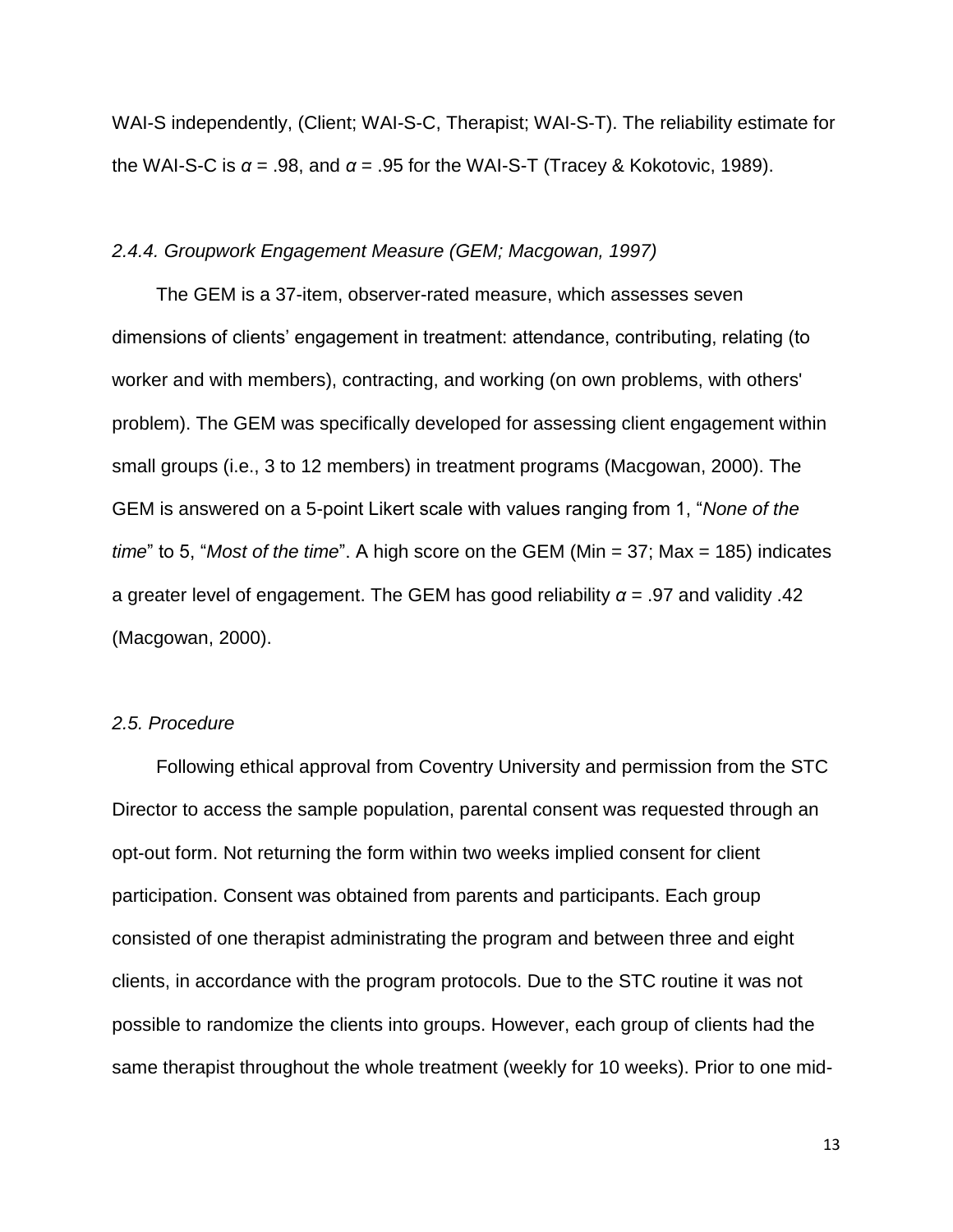program session (session four to six), therapists completed the BES, PSS, and a WAI-S-T for their alliance with each client in the group SMT program. Simultaneously clients completed the WAI-S-C for their alliance with the therapist administrating the program. After the questionnaires were completed, each group SMT program was observed. A mid-program session (session four to six) was observed as engagement can alter in the initial and final sessions (Boardman et al., 2006). All participants were informed that the SMT program would be observed; however clients were not specifically informed that their engagement would be assessed, as this may have affected their level of engagement. Fourteen group SMT programs were observed by the lead author, using a formal non-participatory observational method (see review by Cotton, Stokes, & Cotton, 2010), and each client's engagement was assessed using the GEM. After the questionnaires were completed and the program was observed, all participants were debriefed and provided with withdrawal details.

#### **3. Results**

Multiple linear regression analysis was used to develop a model for predicting client engagement in a group SMT program, from the predictor variables (therapists' cognitive empathy, affective empathy and stress levels, and client and therapist-rated alliance). Means, standard deviations, minimum and maximum scores of these individual variables for the study sample are presented in Table 1.

#### *3.1. Preliminary analysis*

Preliminary analysis was performed to check on assumptions for regression (linearity, multicollinearity, presence of outliers and residuals, influential cases and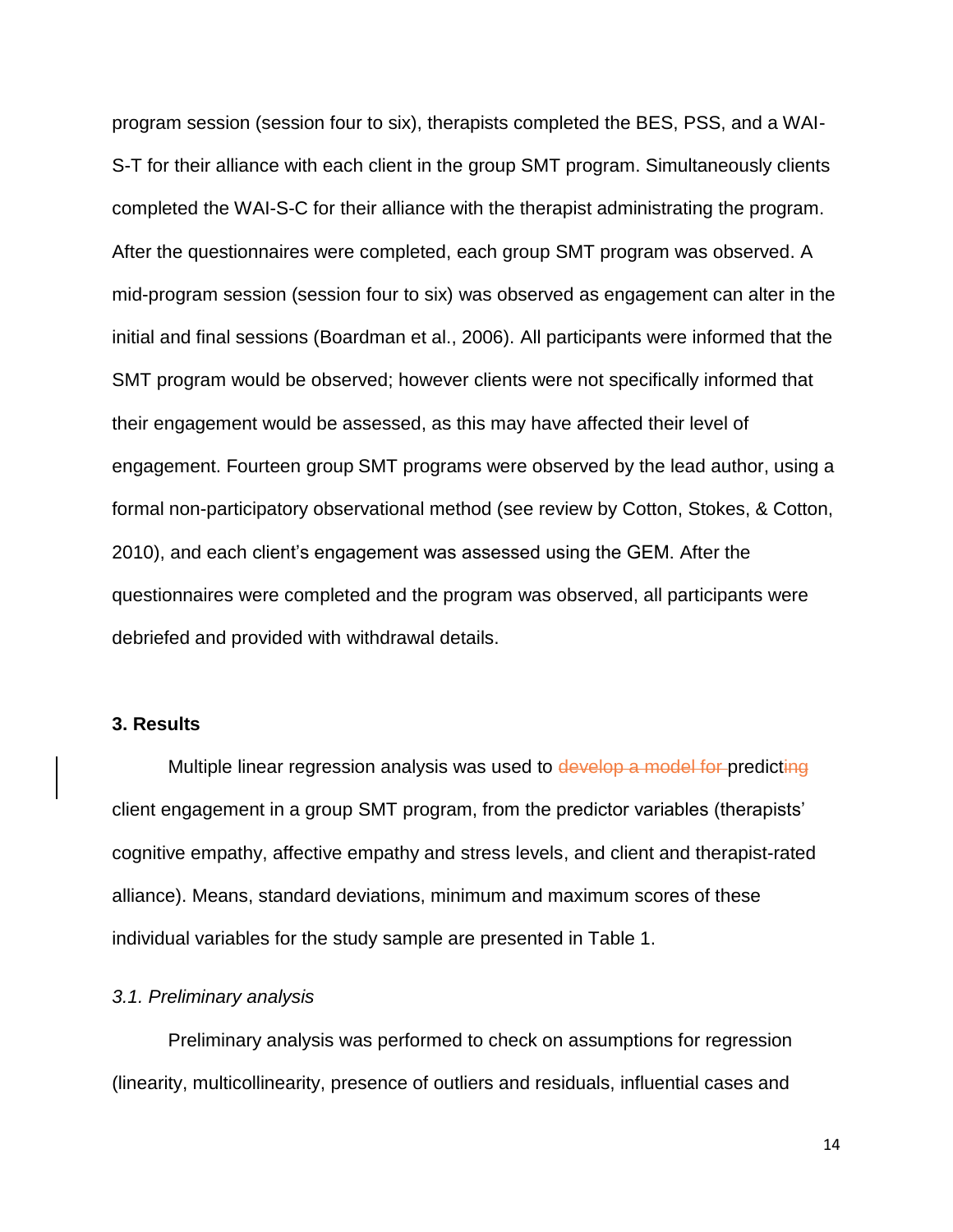homoscedasticity). Analysis of the WAI-S subscale (i.e., task, goal, bond) correlations indicated that subscales were correlated above *r* = .89 and *r* = .87 for clients and therapists, respectively. Consequently, all analysis incorporating client or therapist– rated alliance variables utilized the WAI-S total alliance scores. Excluding the WAI-S subscales, analysis of tolerance and VIF statistics indicated that predictors were not multicollinear. Preliminary analysis identified two outliers; however a Cook's Distance value of 0.29 showed no evidence that these outlier scores influenced the line of best fit in the regression solution (Cook & Weisberg, 1982). The ZPRSID \* ZPRED plot did not show a uniform spread of residuals along the range of the predicted values, indicating homoscedasticity. The same plot indicated that one predictor variable had a curvilinear relationship with client engagement. To model this curvilinear relationship the stress scores were centered and the centered stress variable was then multiplied by itself to form the squared stress term (Howell, 2002).

As clients were nested in 14 different treatment groups, intraclass correlation coefficients (ICC) and design effects (DEff) relating to client variables (client engagement and client-rated alliance) were computed to assess whether multilevel modeling was necessary. Authors have suggested that if ICCs were lower than .10 (Hox, 2010) and DEff values were lower than 2 (Muthen & Satorra, 1995) the effects of nesting may be considered trivial and the nested structure of the data can be disregarded. Results showed the ICCs were .074 for WAI-S-C and .106 for GEM and the DEffs were 1.37 for WAI-S-C and 1.53 for GEM. Consequently, confirming that the contextual effects of the 14 treatment groups was trivial, and therefore the nested structure of the data was not taken into consideration in the analysis.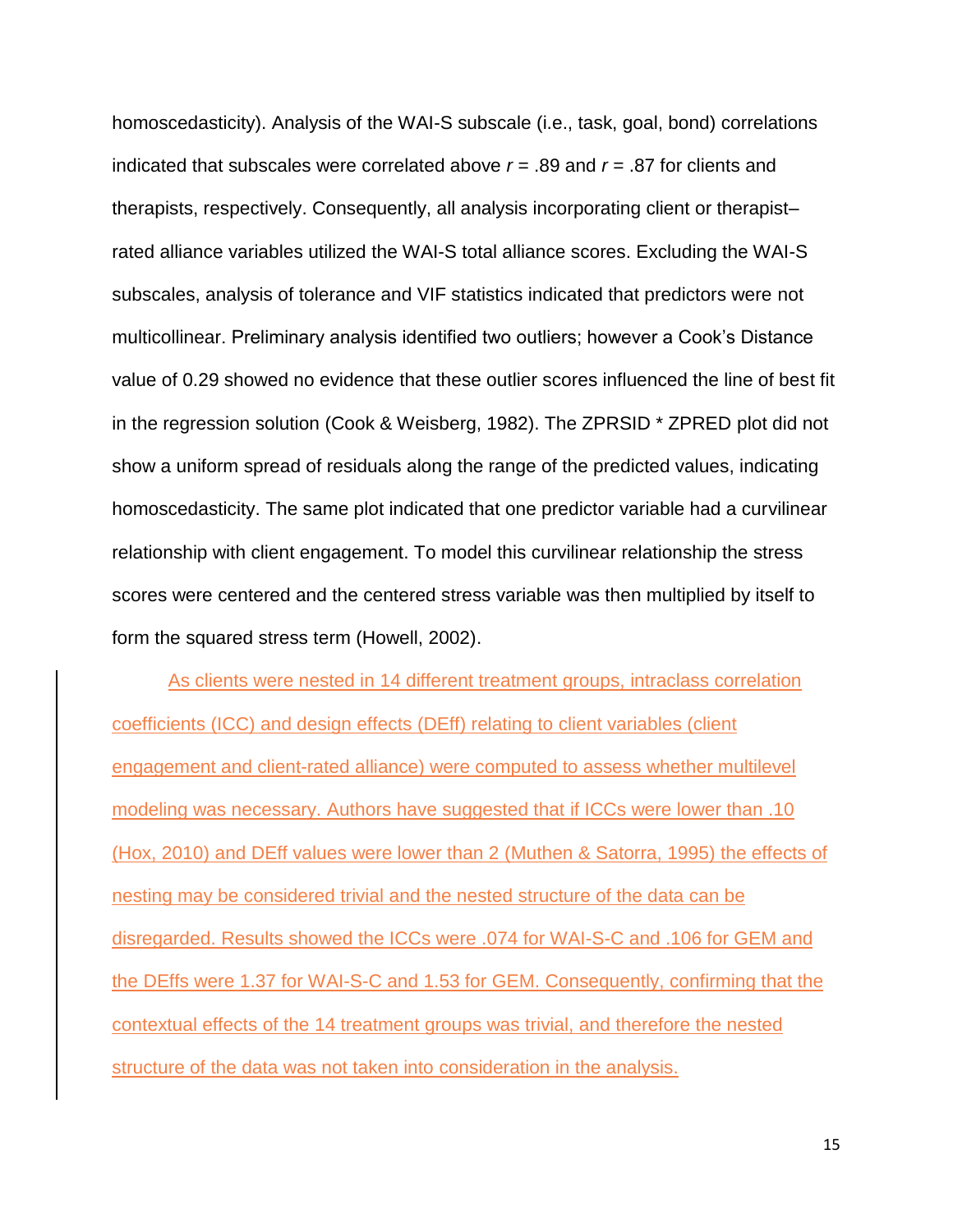Partial correlations were used to explore the relationship between both client engagement and the TA with each of the three predictor variables (cognitive empathy, affective empathy and stress), while controlling individually for clients' length of custodial sentence already served at the STC and therapists' length of service facilitating SMT programs within the STC. An inspection of the zero order correlations suggested that controlling for clients' length of custodial sentence already served at the STC and therapists' length of service facilitating SMT within the STC had no significant effect on the strength of the relationship between both client engagement and the TA with each of the predictor variables.

#### *3.2. H1: Prediction of client engagement*

The hypothesis (1) that client engagement would be predicted by the three predictor variables (cognitive empathy, affective empathy and stress) and two partial mediator variables (client and therapist-rated alliance) the predictor variables (cognitive empathy, affective empathy, stress and client and therapist-rated alliance) was support by the results, with a strong association (Multiple  $R = .78$ ). Together, the five variables accounted for 62% of the variation in client engagement (*R*²), *F*(6, 77) = 20.94, *p* < .001, indicating the model was significant, with a large effect size  $f^2 = 1.63$ .

Table 2 shows that the squared term for therapists' stress (*t* = 2.79; BCa 95% CI [0.04, 0.22]; *p* < .01), and client-rated alliance (*t* = 5.61; BCa 95% CI [0.84, 1.77]; *p* < .001) were positively, and significantly related to client engagement as the 95% confidence interval limits did not encompass zero or a negative value. Results indicated that as the squared term for therapists' stress increased by 1 SD, client engagement increased by 0.27 SD. This indicated that therapists' stress and client engagement had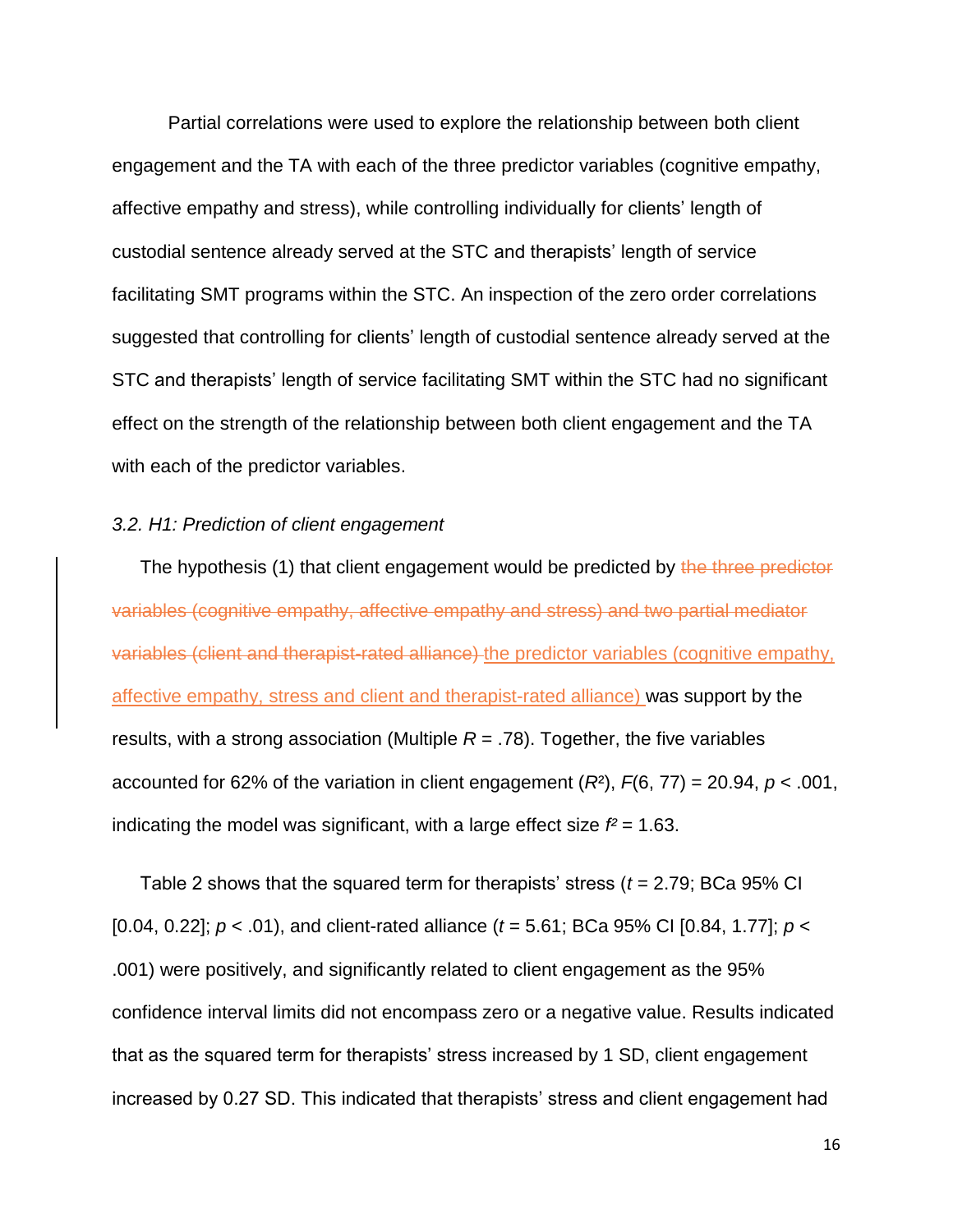a curvilinear, U-shaped relationship, i.e. stress and engagement were negatively correlated up to a certain point, but beyond this stress positively influenced client engagement. Results showed that as client-rated alliance increased by 1 SD, client engagement increased by 0.69 SD, indicating a positive relationship. These interpretations were true only if the effects of the other variables were held constant. The standardized regression coefficient showed that therapists' stress levels and clientrated alliance were significant predictors of client engagement.

Table 2 shows that cognitive empathy (*t* = 0.34; BCa 95% CI [-2.17, 3.05], *p* = .737), affective empathy (*t* = 0.72; BCa 95% CI [-0.55, 1.17], *p* = .473) and therapist-rated alliance (*t* = 0.63; BCa 95% CI [-0.39, 0.76], *p* = .531) were positively, but not significantly related to client engagement. However, as the 95% confidence interval limits encompassed zero, it cannot be ruled out that there was a zero or weak negative correlation. The standardized regression coefficient showed that cognitive empathy, affective empathy and therapist-rated alliance were not significant predictors of client engagement.

## *3.3. H2: Prediction of client-rated alliance*

The hypothesis (2) that client-rated alliance would be predicted by the three predictor variables (cognitive empathy, affective empathy and stress) was supported by the results, with a moderate association (Multiple *R* = .35). Together, the three predictor variables accounted for 12% of the variation in client-rated alliance (*R*²), *F*(4, 79) = 2.71,  $p = 0.036$ , indicating the model was significant, with a small effect size,  $f^2 = 0.14$ .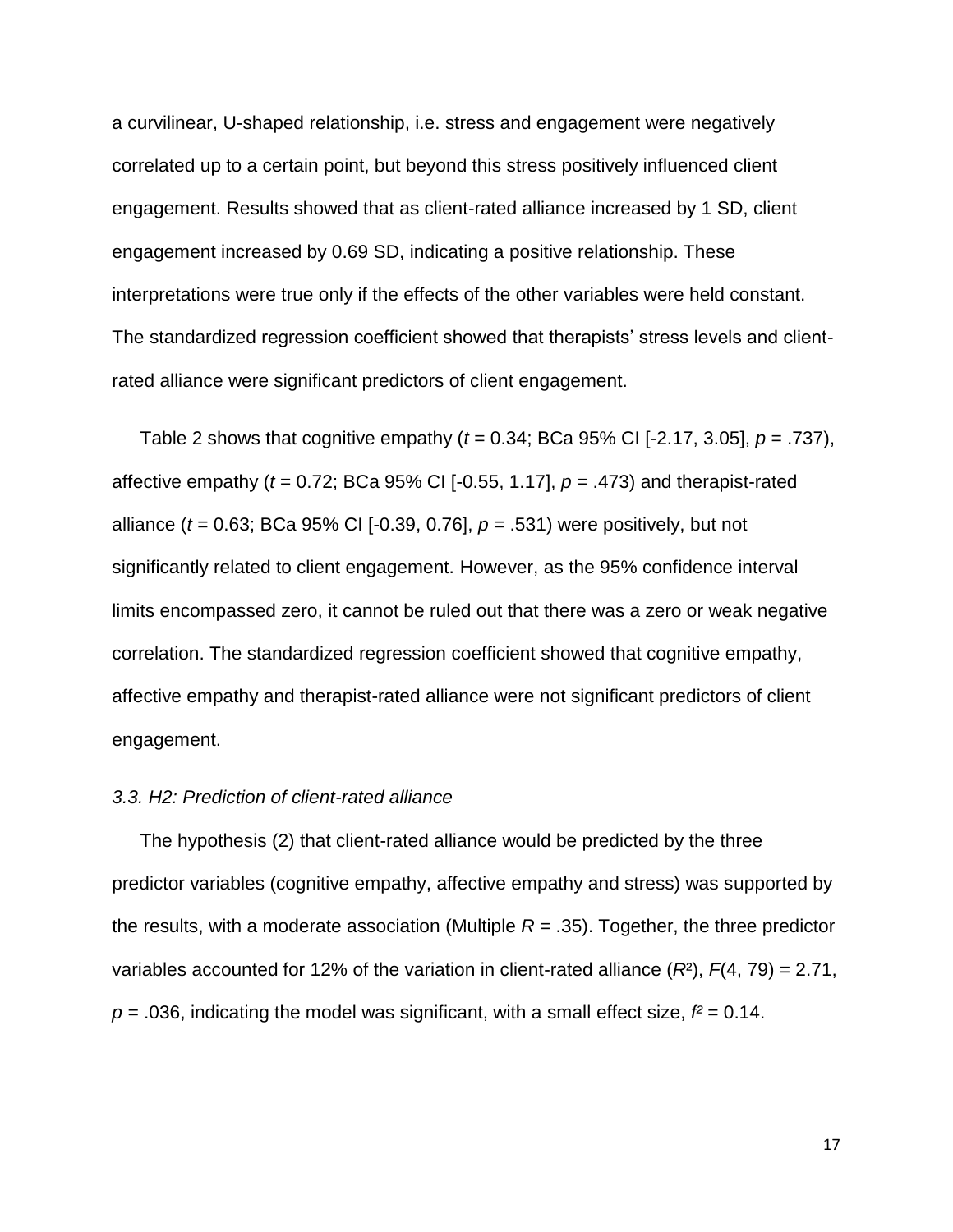Table 3 shows that therapists' stress (*t* = -2.28; BCa 95% CI [-0.99, -0.07]; *p* = .025) was negatively, and significantly, related to client-rated alliance as the 95% confidence interval limits did not encompass zero or a positive value. Results indicated that if the effects of the other variables were held constant, as stress levels increased by 1 SD client-rated alliance decreased by 0.25 SD. The standardized regression coefficient showed that therapists' stress was a significant predictor of client-rated alliance.

Table 3 also shows that cognitive empathy  $(t = 1.36; BCa 95\% CI [-0.64, 3.41], p =$ .178) was positively but not significantly, and affective empathy (*t* = -0.91; BCa 95% CI [-0.79, 0.29],  $p = .364$ ) was negatively but not significantly, related to client-rated alliance. However, as the 95% confidence interval limits encompassed zero, it cannot be ruled out that there was a zero or weak negative (cognitive empathy) or weak positive (affective empathy) correlation. The standardized regression coefficient showed that cognitive and affective empathy were not significant predictors of client-rated alliance.

#### *3.4. H3: Prediction of therapist-rated alliance*

The hypothesis (3) that therapist-rated alliance would be predicted by the three predictor variable (cognitive empathy, affective empathy and stress) was supported by the results, with a reasonable association (Multiple  $R = .41$ ). Together, the three predictor variables accounted for 16% of the variation in therapist-rated alliance (*R*²),  $F(4, 79) = 4.00$ ,  $p = 0.005$ , indicating the model was significant, with a moderate effect size,  $f^2 = 0.20$ .

Table 4 shows that therapists' stress (*t* = -3.25; BCa 95% CI [-1.00, -0.24]; *p* = .002) was negatively, and significantly related to therapist-rated alliance as the 95%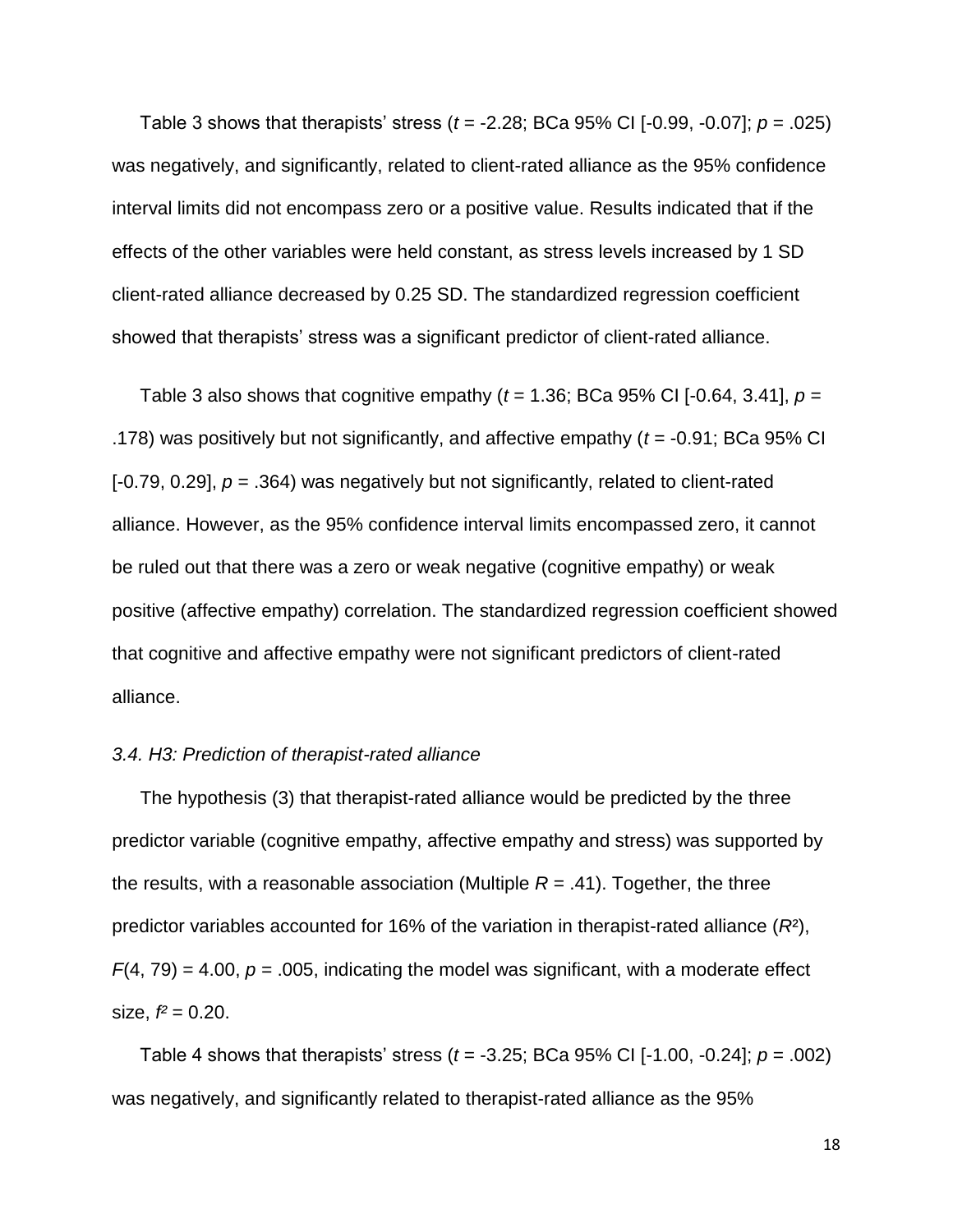confidence interval limits did not encompass zero or a positive value. Results indicated that if the effects of the other variables were held constant, as stress levels increased by 1 SD, therapist-rated alliance decreased by 0.38 SD. The standardized regression coefficient showed that therapists' stress was a significant predictor of therapist-rated alliance.

Table 4 shows that cognitive empathy  $(t = 0.49; BCa 95\% \text{ CI}$  [-1.25, 2.07],  $p =$ .626) and affective empathy (*t* = 0.15; BCa 95% CI [-0.41, 0.48], *p* = .881) were positively, but not significantly related to therapist-rated alliance. However, as the 95% confidence interval limits encompassed zero, it cannot be ruled out that there was a zero or weak positive correlation. The standardized regression coefficient showed that cognitive and affective empathy were not significant predictors of therapist-rated alliance.

#### *3.5. H4: Prediction of therapists' empathy*

The hypothesis (4) that therapist's cognitive and affective empathy would be predicted by therapists' stress scores was supported by the results. Therapists' stress negatively and significantly predicted both cognitive ( $\beta$  = -.37;  $t$  = -3.66; BCa 95% CI [-0.02, -0.01];  $p < .001$  and affective empathy ( $\beta = -.60$ ;  $t = -6.92$ ; BCa 95% CI [-0.09, -0.05]; *p* < .001), as the 95% confidence interval limits did not encompass zero or a positive value. Stress accounted for 16% of the variation in cognitive empathy scores (*R*²), *F*(2, 81) = 7.89, *p* < .001, with a small effect size, *f²* = 0.19, and 40% of the variation in affective empathy  $(R^2)$ ,  $F(2, 81) = 26.58$ ,  $p < .001$ , with a large effect size,  $f^2$  $= 0.66.$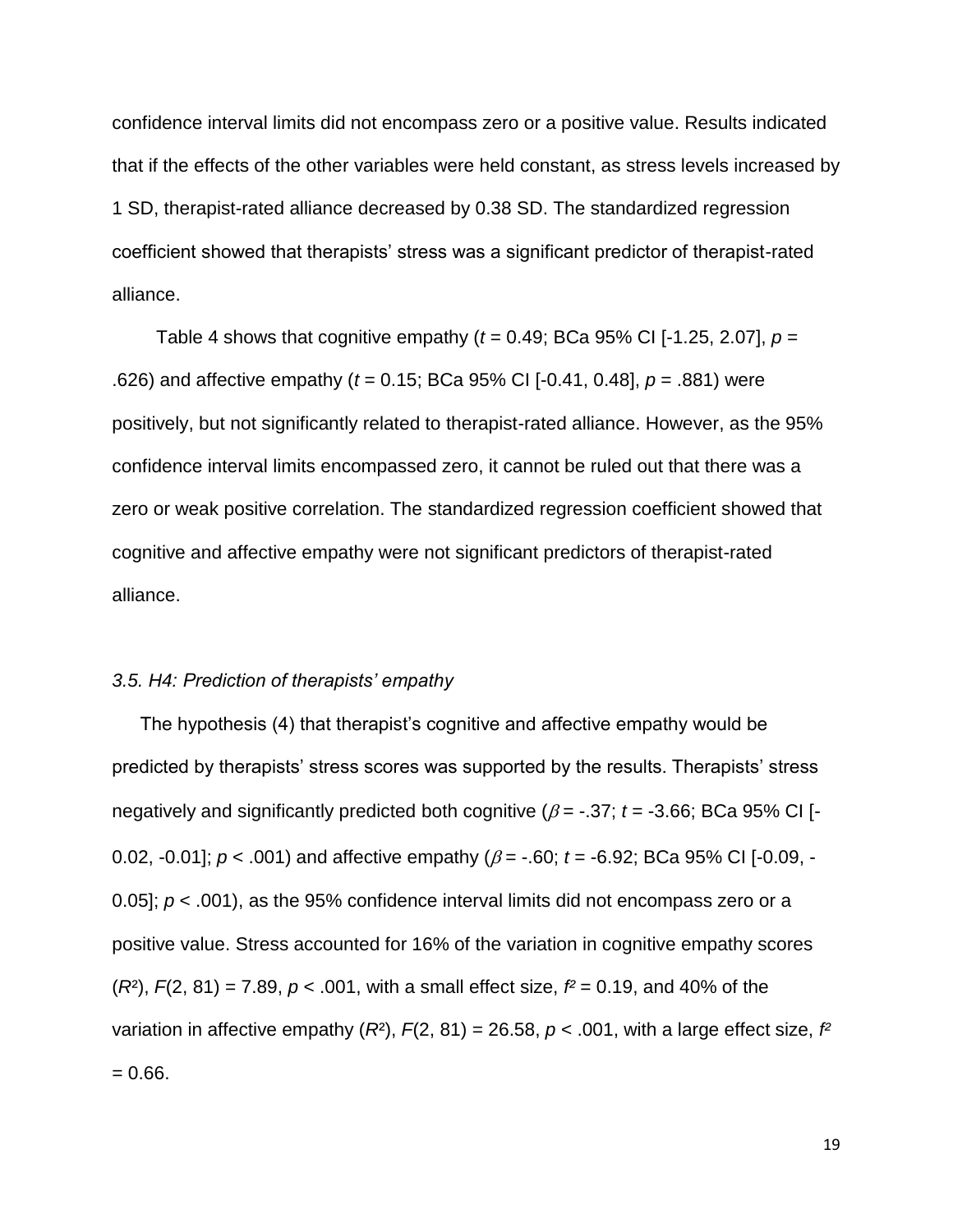The multiple linear regression analysis results partially supported hypothesis 1 as together the five variables influenced client engagement. However, individually only therapists' stress and client-rated alliance predicted client engagement. The results partially supported hypothesis 2 and 3 as together the three variables influenced both client-rated and therapist-rated alliance. However, individually only therapists' stress predicted client-rated and therapist-rated alliance. The results supported hypothesis 4, as therapists' stress significantly and negatively influence cognitive and affective empathy.

#### **4. Discussion**

This study is one of the first to examine therapists' characteristics, namely therapists' empathy and stress levels, as potential predictors of client engagement and the TA, within an adolescent group SMT program. Overall, the findings revealed strong client and therapist-rated alliances, and high levels of client engagement in SMT. Therapists demonstrated high levels of empathy (cognitive and affective), and relatively low levels of stress. As predicted in hypothesis 1, the three therapist characteristics (cognitive empathy, affective empathy and stress) and two partial mediator variables (client and therapist-rated alliance) the predictor variables (cognitive empathy, affective empathy, stress and client and therapist-rated alliance) together demonstrated a significant relationship with client engagement, explaining 62% of the variance in engagement scores. Although this suggests that other therapist and client characteristics, and perhaps program characteristics, may have an important effect on client engagement, the variables measured accounted for over half of the variance in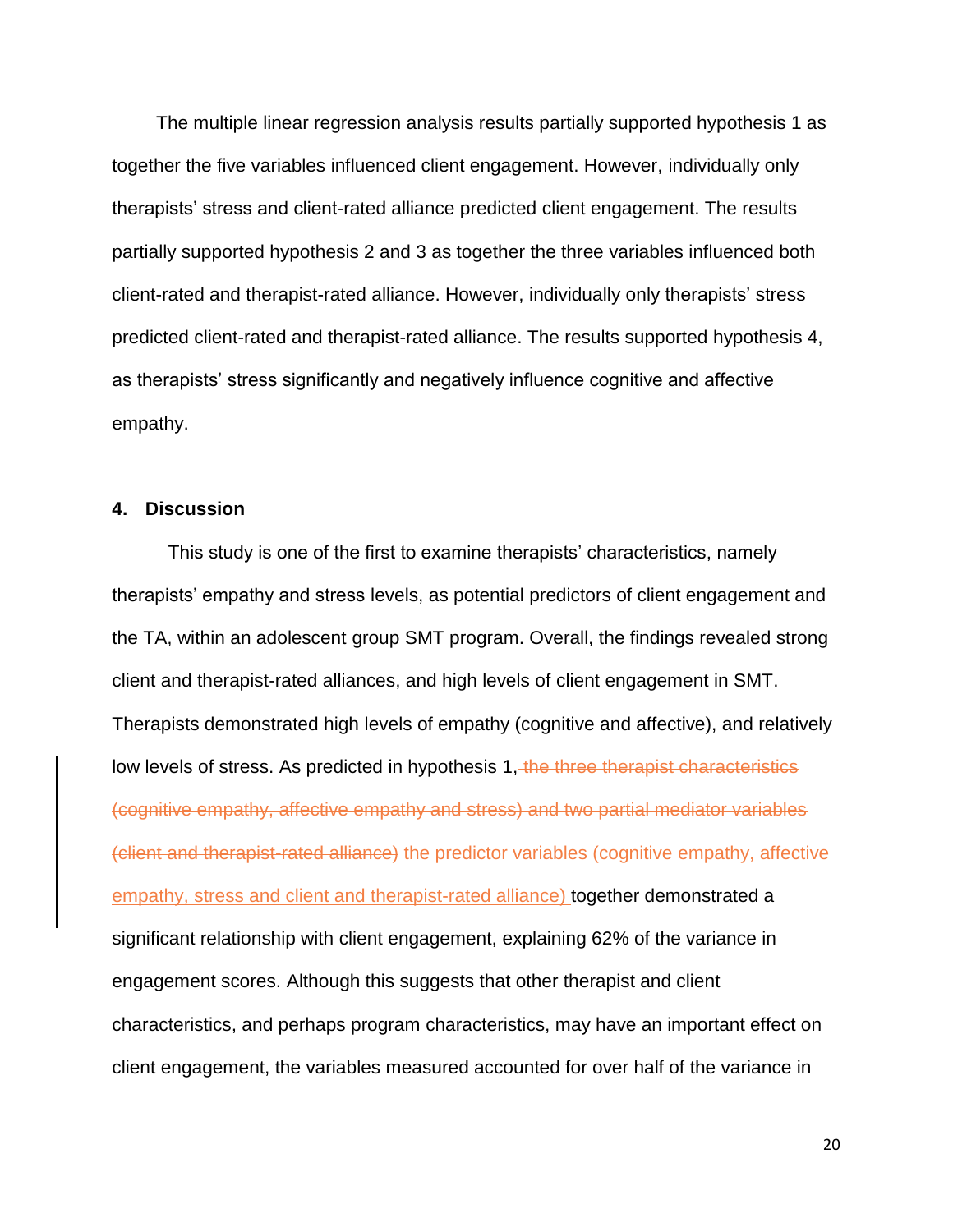engagement scores, and thereby reveal an important insight into the influence these therapist characteristics have on client engagement. Furthermore, this research indicates that therapist characteristics and program delivery appear to be more influential on engagement than client characteristics. It is therefore neglectful to focus only on client characteristics when investigating the determinants of client engagement. This provides optimism as the manner in which a program is delivered is a dynamic characteristic, which can be adapted in order to improve engagement, unlike static client characteristics.

While the model was significant, further analysis revealed that only therapists' stress levels and client-rated alliance predicted client engagement. Therapists' stress levels were expected to have a negative influence on client engagement. However, the findings revealed a curvilinear, U-shaped relationship such that therapists' stress levels and client engagement were negatively correlated up to a certain point, but beyond this stress positively influenced client engagement. Low and high levels of stress positively influenced engagement, whereas mid-levels of stress negatively influenced engagement. These findings suggest a more complex relationship than indicated in previous findings, that revealed work-related stress had a negative influence (Landrum et al., 2012; Simpson et al., 2009), or no influence at all on client engagement (Greener et al., 2007; Simpson et al., 2007). Conversely the findings support suggestions that some therapists may be able to perceive highly stressful situation as a challenge (Boswell, Olson-Buchanan, & LePine, 2004). The current findings suggest that when therapists have low levels of stress they are unhindered by their concerns, and consequently clients are likely to engage. However, as therapists' stress levels increase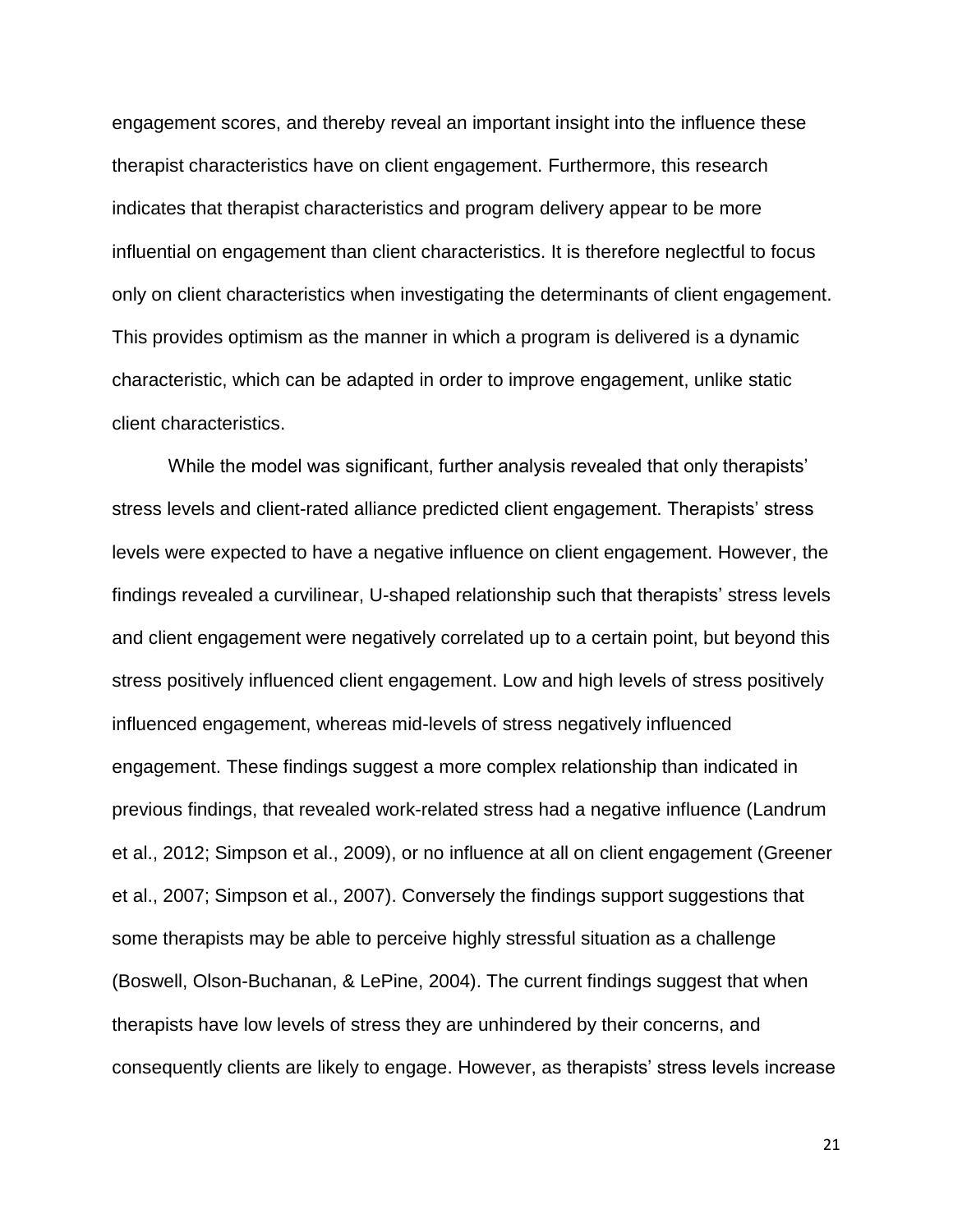to a moderate level, this impacts on their work to the extent that clients become less engaged. It is plausible that moderate levels of stress may reflect a lack of concentration, motivation or positive affect towards their role as treatment facilitators, possibly because of the challenges associated with working with adolescent substance misusers. Moderate levels of stress require cognitive resources that are then not available for investing in developing a TA or engaging clients to the same degree as when there are low levels of stress. Paradoxically, according to the current findings, when therapists have high levels of stress, clients are more likely to be engaged. It is plausible that when therapists are intensely stressed, particularly if the stress is not work-related, they may unknowingly use the alliance with clients to distract themselves from their own concerns and regain a sense of therapeutic competency, which would consequently enhance the TA and client engagement. However, as the sample of therapists exhibited relatively low levels of stress in comparison to the normative PSS scores (Cohen & Williamson, 1988), it is possible that if therapists exhibited extreme stress, beyond that captured in the current study, it may negatively impact on workrelated tasks. In addition, the PSS does not specifically measure either work-related or personal stress, and therefore the perceived stress is dependent on the therapists' interpretation. Although the findings of the current study indicate that high levels of stress are good for engagement, it is plausible this would only be for a limited period. If therapists are using their alliance with clients to distract themselves from their own concerns, this could be harmful for the client in the long term if the therapist reaches a point where they cannot cope with the stress or sustain their investment in clients' engagement. The current research identifies the value of supervisors identifying and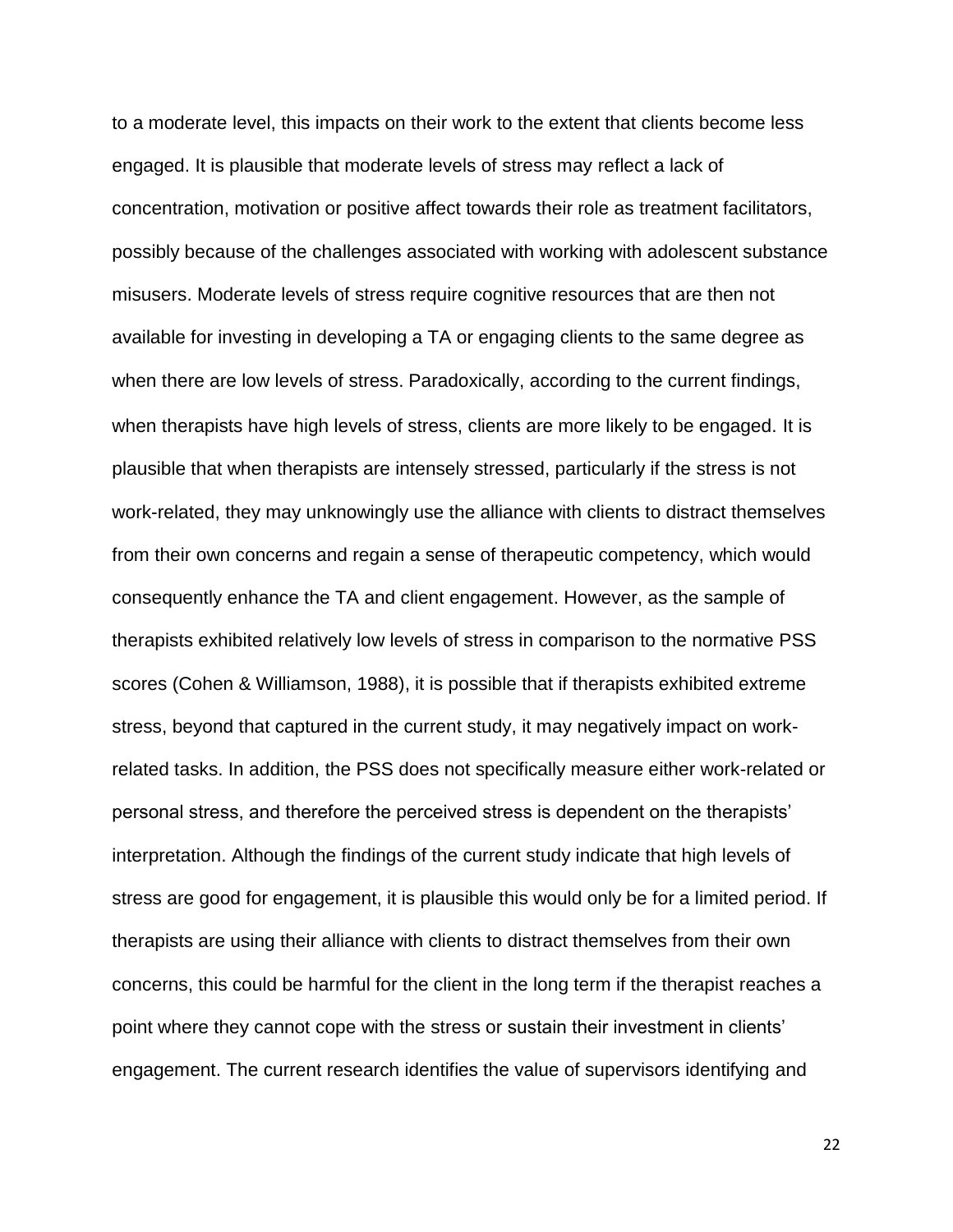supporting therapists with sources of stress, to avoid a detrimental effect on client engagement. Future research should use a larger sample of therapists, where more extreme stress scores may be captured, to establish whether the relationship between therapists' stress and client engagement is cubic. Future research should consider examining the source of stress, to establish which has a greater influence on client engagement.

 One of the most striking findings is that although clients and therapists completed parallel versions of the WAI-S, only client-rated alliance significantly predicted client engagement. Firstly, this supports previous research that different perspective ratings of the alliance are not interchangeable (Tichenor & Hill, 1989), and further demonstrates the importance of measuring both client and therapist-rated alliance (Fenton et al., 2001). Secondly, although the findings support research that found client-rated alliance predicted client engagement (Connors et al., 2000; Fiorentine et al., 1999), they contradict research which found therapist-rated alliance predicted client engagement in SMT (Connors et al., 2000; Simpson et al., 1997). It is plausible that therapist-rated alliance did not significantly predict engagement in the current study due to investigating the TA within a group program. Although therapists completed a WAI-S-T for their alliance with each client, it is possible that there could have been an element of group level response, whereby therapists rated the alliance on how they related to the group in general, rather than the individual client. In addition, the WAI-S is theoretically based on the alliance with individuals and does not examine the impact of group cohesion (sense of belonging in a group) or group climate (group member's perceptions of the group's therapeutic environment) on the TA. It is possible that group effects (cohesion and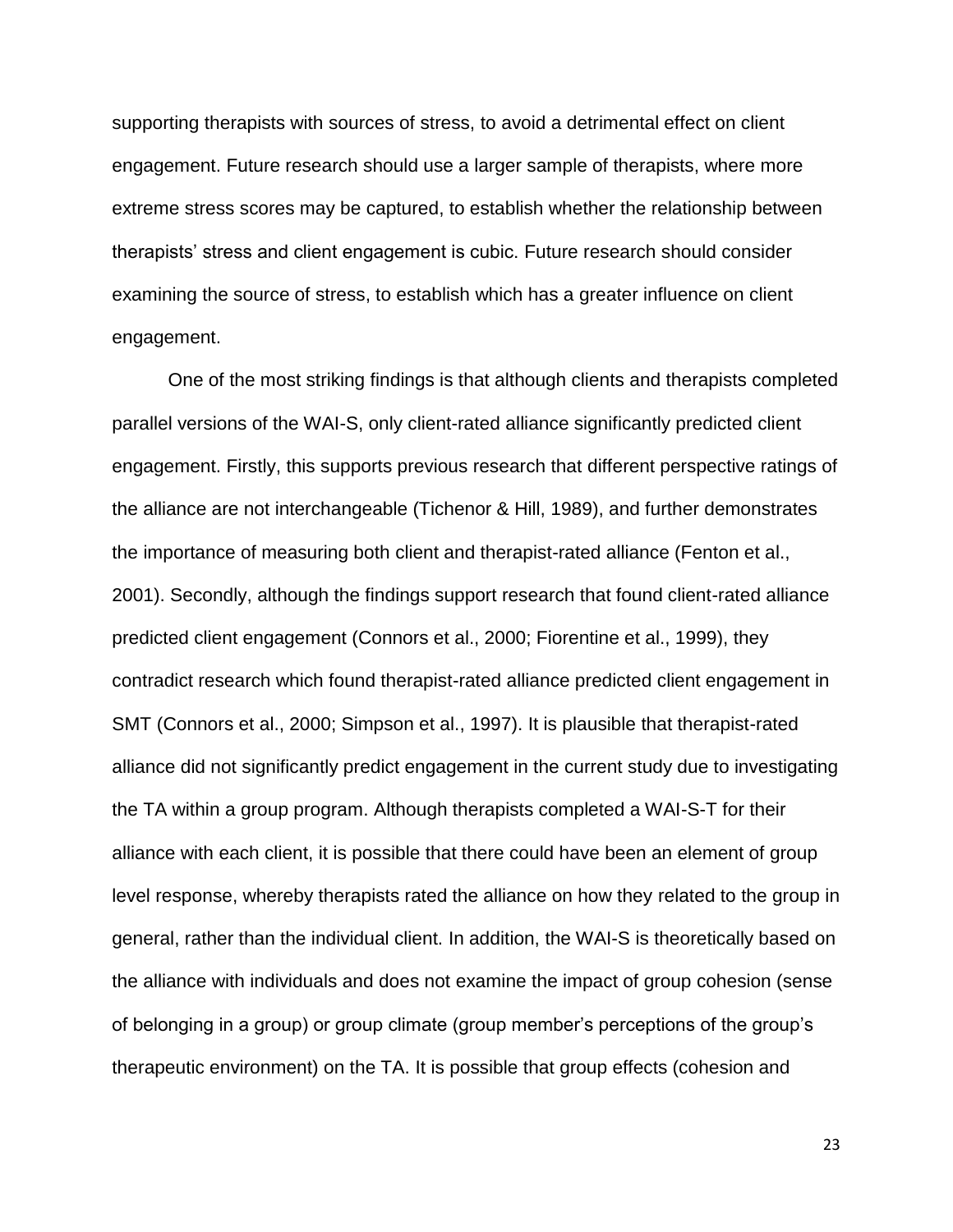climate) could have impacted on the TA (Kivligham & Tarrant, 2001). These limitations, together with the lack of interchangeability of alliance ratings, suggests that future research should also assess observer-rated alliance, to provide an objective third person perspective of the TA, as well as assess the effects of the group (cohesion and climate) on the TA. Despite these limitations, the current study revealed the importance of the TA in relation to client engagement, therefore emphasizing the need to establish factors that predict the alliance.

It was originally expected, based on previous literature (e.g. Miller et al., 2003; Rogers, 1957), that therapists' cognitive and affective empathy would have a positive influence on client engagement. Contrary to this hypothesis, cognitive and affective empathy were found to be unrelated to client engagement. This finding contradicts previous research which suggested empathy is positively associated with therapist effectiveness (Najavits & Weiss, 1994) and client engagement (Boardman et al., 2006). One way of explaining these findings is the use of the self-reporting BES, which examines therapists' perceptions of their empathy. Consequently, it does not necessarily reveal whether the therapist demonstrated empathy towards the client. This supports previous research which suggested that clients perceiving their therapist as empathic may be more important than therapists' empathy itself (Barrett-Lennard, 1962; Kirschenbaum, & Jourdan, 2005). Future research should therefore measure clients' perception of therapists' empathy, as this appears to be more important to client engagement. If further research confirms this, for treatment to be effective it should be delivered from a person-centred approach (Murphy, Thompson, Murray, Rainey, &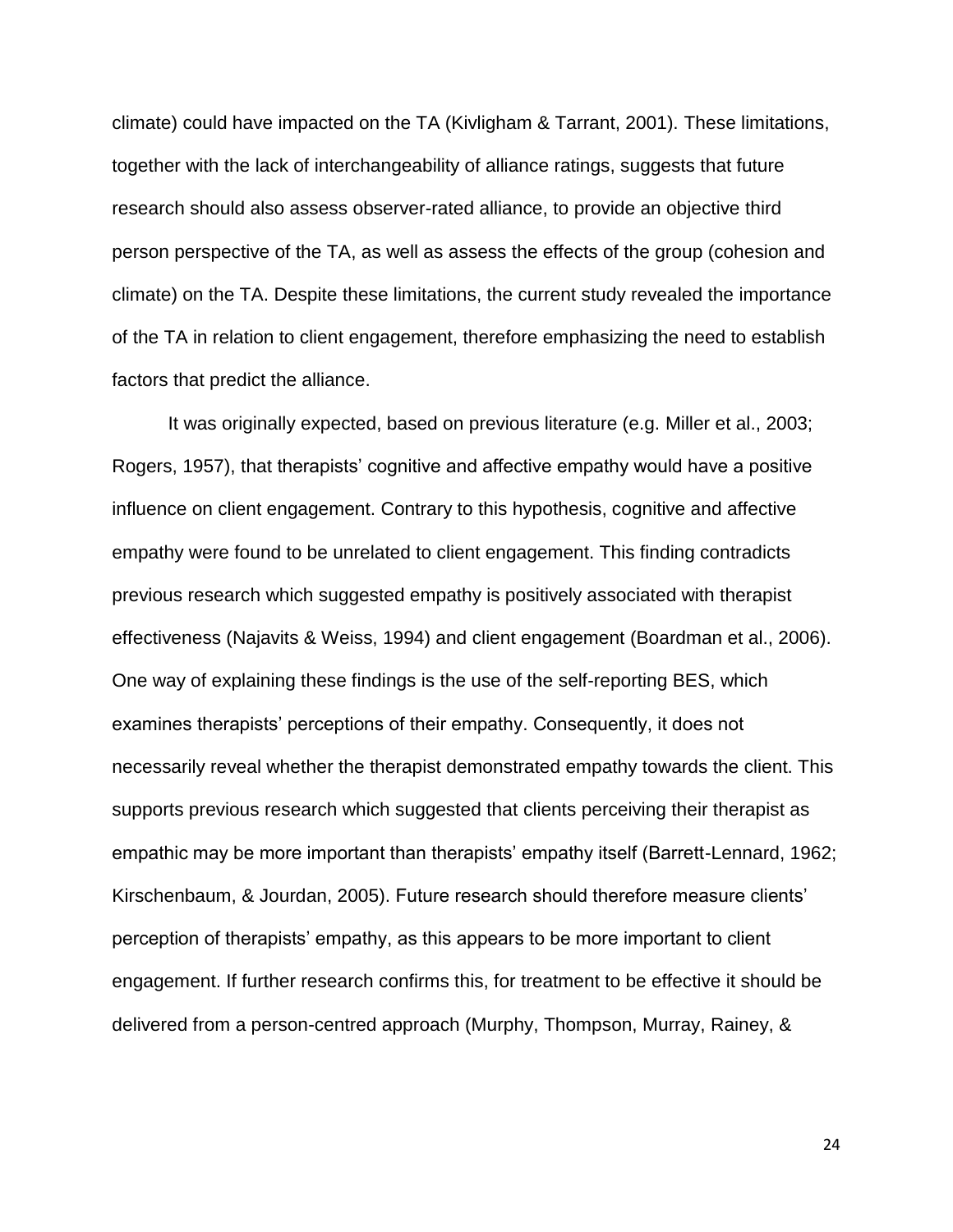Uddo, 2009) which fosters therapists' empathy, and therapists should be trained in how to demonstrate high levels of empathy (Patterson, 1984).

The second aim of this study was to examine whether the three evaluated therapist characteristics (cognitive empathy, affective empathy and stress) influenced the TA (client and therapist-rated). As predicted in hypothesis 2 and 3, cognitive empathy, affective empathy and stress together demonstrated a significant relationship with both client and therapist-rated alliance, explaining 12% and 16% of the variance respectively. Firstly, this suggests that other therapist and client characteristics, not included in this study, may have an important effect on the alliance. Secondly, although this suggests that the three evaluated therapist characteristics have a higher influence on therapist-rated alliance; this is potentially due to the caveat of the rapist-the three evaluated characteristics and therapist-rated alliance being assessed by self-reporting measures.

While the model was significant, further analysis revealed that only therapists' stress levels predicted client and therapist-rated alliance. As expected, therapists' stress levels negatively influenced both client and therapist-rated alliance. This supported research that found higher therapists' stress levels were negatively associated with client-rated alliance (Greener et al., 2007), but contradicts research which found therapists' stress was not a significant predictor of client-rated alliance (Crits-Christoph et al., 2011; Landrum et al., 2012; Simpson et al., 2007, 2009). Furthermore a unique focus of this study, not previously investigated, was the examination of the influence of therapists' stress levels on *therapist*-rated alliance; with results showing that therapists' stress levels had a significant influence on therapist-rated alliance. It is plausible that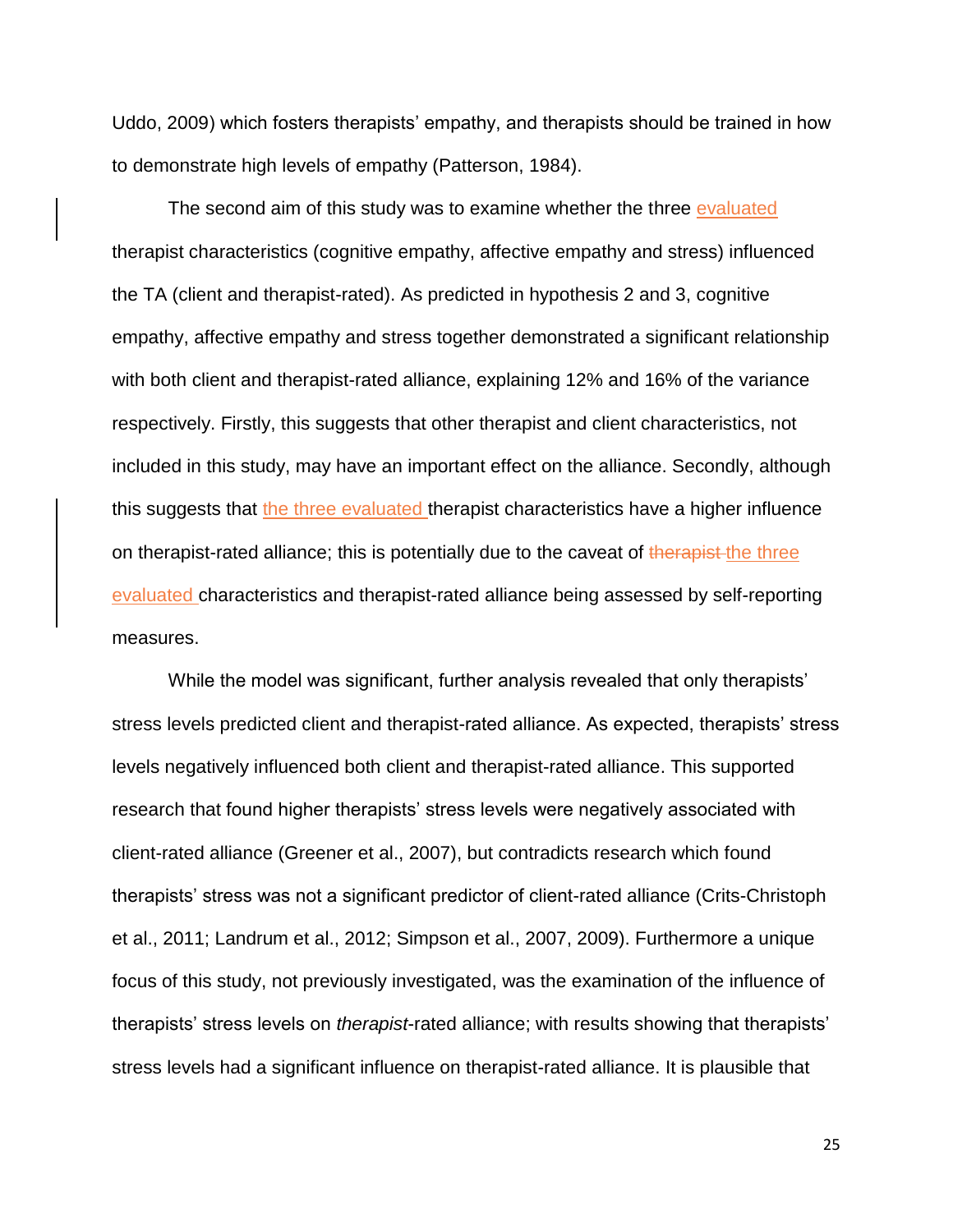higher levels of stress caused therapists to lack concentration and motivation, and required cognitive resources which were therefore not available to invest in building a TA.

Therapists' empathy was expected to positively influence both client and therapist-rated alliance. However, it was found to be unrelated to the TA, and therefore contradicts previous research which found therapists' empathy was important in the development of client (Davis et al., 2014), and therapist-rated alliance (Najavits et al., 1995). It is plausible that therapists' empathy was not a significant predictor of the TA in the current study due to the use of the BES in examining the therapists' perception of their empathy. The current findings were consistent with previous research which suggested that empathy is a more complex concept than Rogers (1957) recognized, and argued that further research is needed to understand therapeutic empathy and its effective application within treatment (Duan & Hill, 1996; Sexton & Whiston, 1994). Future research should focus on clients' perception of therapists' empathy, as this is possibly more important than therapists' self-reported perception of their empathy.

The moderator effect of the TA (client and therapist-rated) was not assessed in the current study. However, as the relationship between therapists' stress and clientrated alliance was significant, as was the relationship between client-rated alliance and client engagement, client-rated alliance appears to partially mediate the relationship between therapists' stress and client engagement. Client-rated alliance appears to enhance the negative influence of therapists' stress by partially mediating the curvilinear relationship between therapists' stress and client engagement into a negative association. It is plausible that if clients detect therapists' high level of stress, it may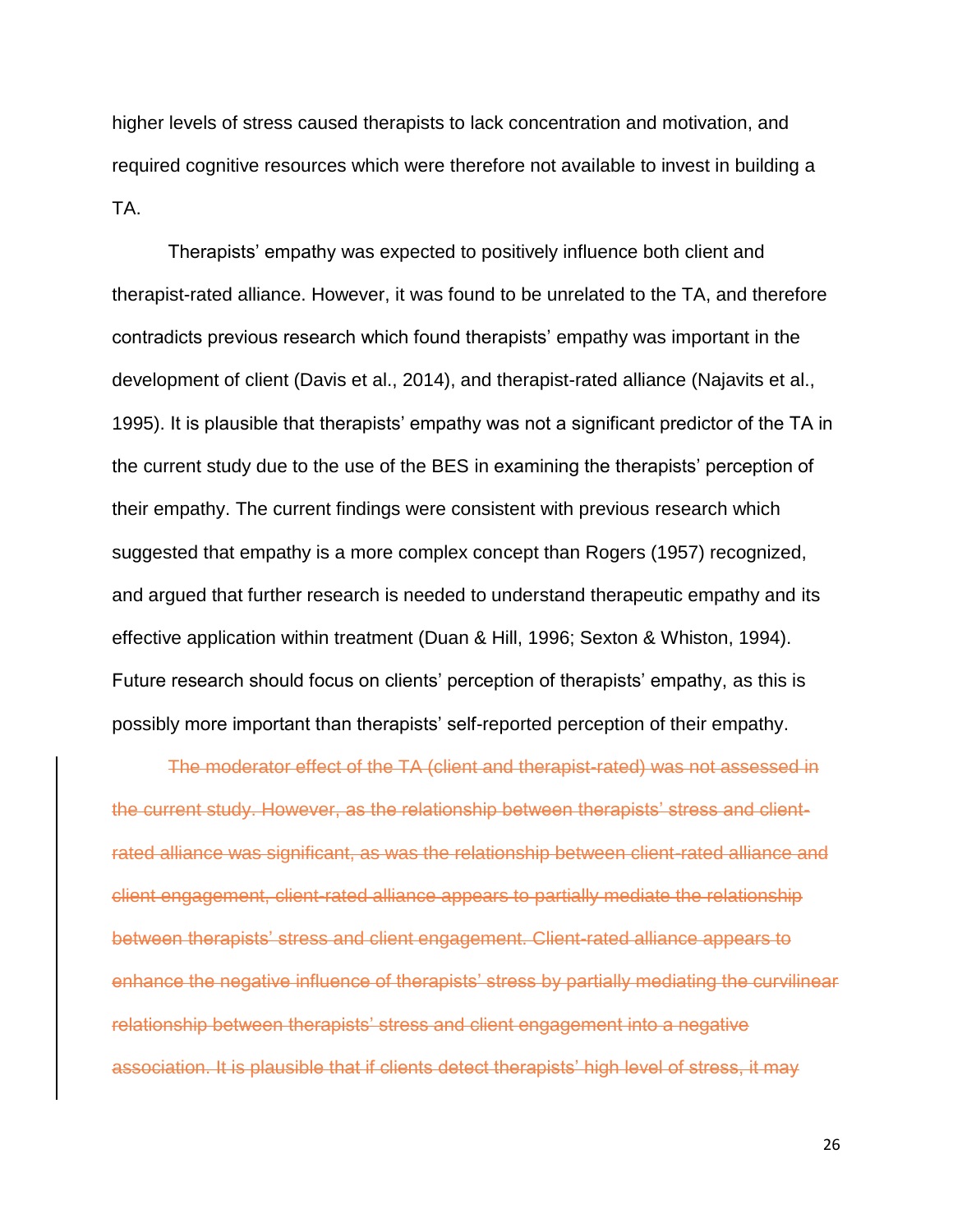affect their ability to form a positive TA with the therapist, which may consequently affect their level of engagement in SMT programs. Future research should examine whether the TA (client and therapist-rated) moderates the relationship between therapist characteristics and client engagement, to gain further understanding of the importance of therapist characteristics and the TA on client engagement within SMT programs.

Finally, as predicted in hypothesis 4, therapists' stress levels negatively influenced cognitive and affective empathy. Although this appears to support previous research which suggested that therapists' level of work-related stress is likely to diminish therapists' ability to be empathic (Dumitru & Cozman, 2012), the caveat that the PSS does not specifically measure either work-related or personal stress means it is unclear which type of stress negatively influences empathy. Despite this, the current research suggests that when therapists have high level of stress their empathy levels significantly decrease. However, as therapists' empathy does not directly influence the TA or client engagement, therapists' level of empathy does not mitigate the negative influence that therapists' stress levels have on the TA and client engagement. Consequently, therapists' empathy levels appear inconsequential compared to their stress levels. Although authors should consider identifying the source of stress in future research, the current study has important implications within practice, as to improve client engagement, therapists' level of stress must be controlled, irrespective of their empathy levels.

This study demonstrates the importance of therapist characteristics on both client engagement and the TA. Nevertheless the current study does have some limitations. Firstly, therapists' empathy and stress levels were assessed through self-reporting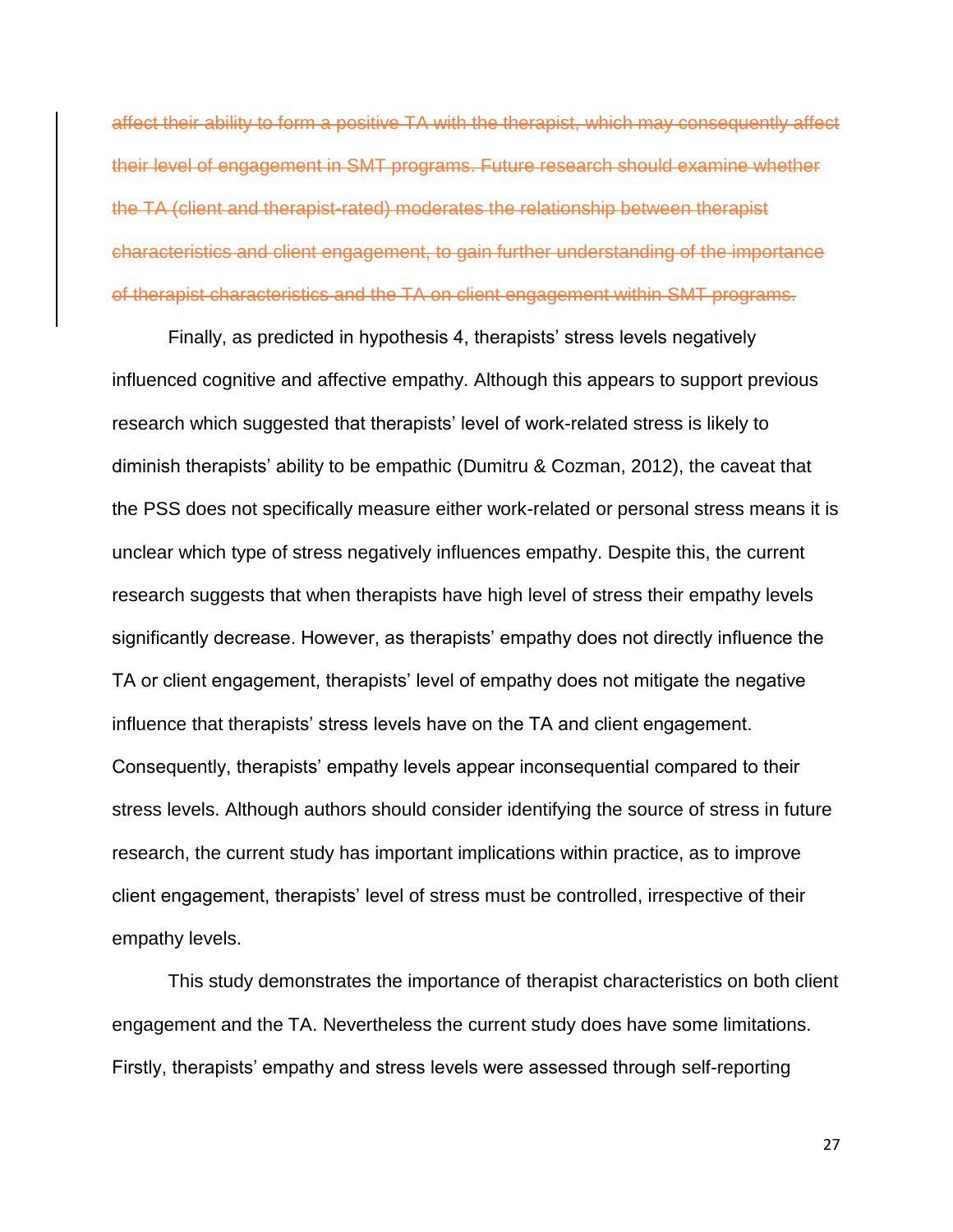measures, and therefore examined the therapists' perception of these evaluated characteristics. This does not necessarily indicate whether the client was aware of the therapists' stress level or if the therapist demonstrated empathy toward the client. Future research should therefore focus on examining the clients' perception of therapist characteristics. Additionally, it is important to acknowledge that there are numerous other therapist characteristics, i.e. positive regard, and client characteristics, i.e. motivation, which were not included in this study and may affect client engagement.

Secondly, the data is cross-sectional in nature, as measures were assessed at only one time point. This limits the ability to make conclusions about directionality. Follow-up studies should consider completing repeat assessments, which could examine how therapists' characteristics fluctuate and impact upon client engagement.

Thirdly, due to the nature of the STC, the participant sample was not able to be randomized. Consequently, clients completed the SMT program with peers from the same residential unit. The pre-established group dynamics could have affected the TA and engagement in treatment. Additionally, although the SMT program was a group intervention, the WAI-S specifically measures the individual client-therapist alliance. Consequently, the effect of group cohesion and climate on the TA was not assessed. Further research should examine the effects of the group on the TA, by assessing group cohesion, climate and environment. In addition, although the current study intended to focus on an adolescent prisoner sample, it was conducted with a relatively small sample within one SMT clinic, which questions the generalizability and confidence that can be placed on the findings. As the current study contradicts previous research on the influence of therapists' characteristics on the TA and client engagement in adult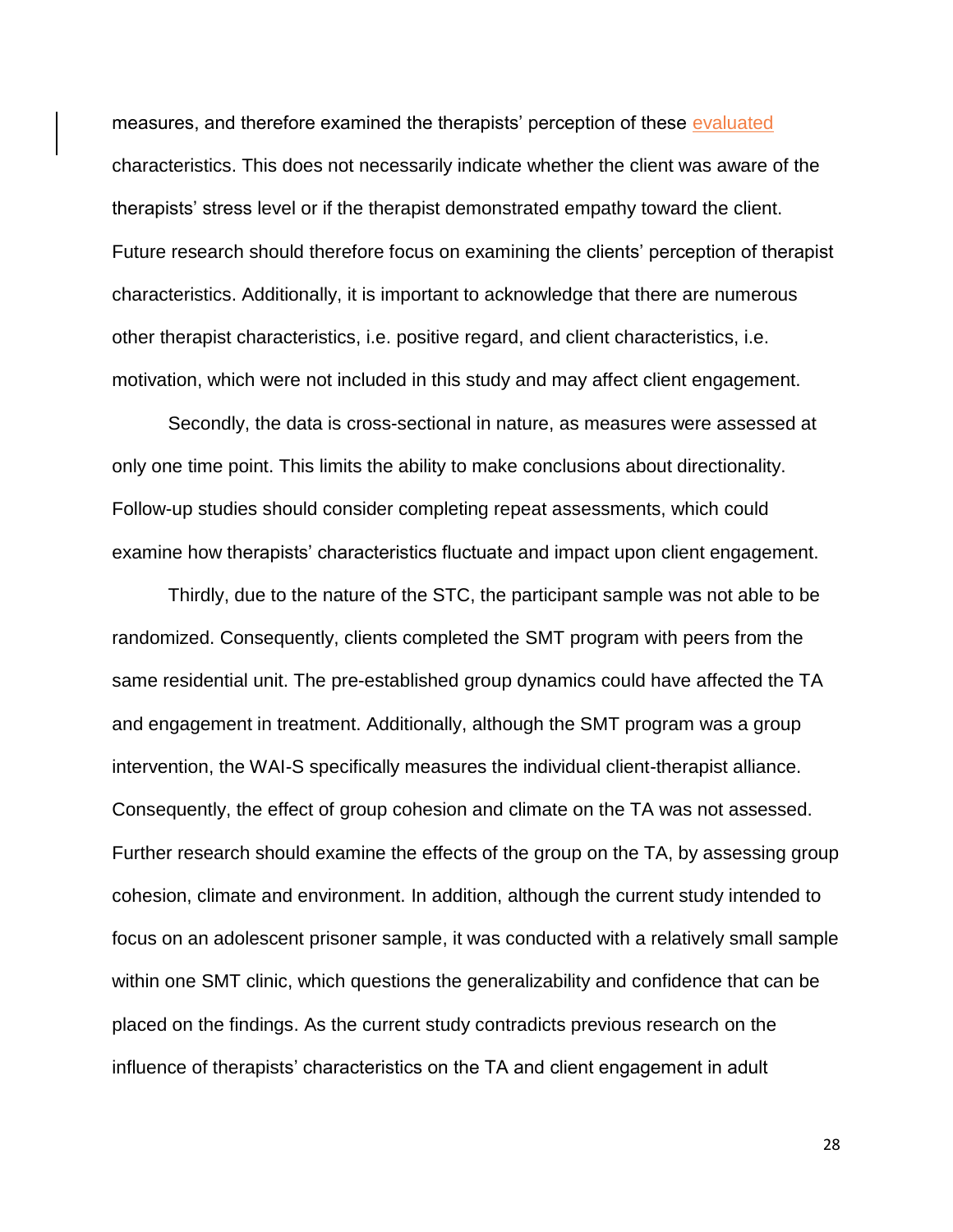populations, future research should examine whether the findings are replicable across larger populations and SMT settings, as well as with other treatment modalities. This would improve confidence in the findings and consequently the implications for practice.

Finally, separate multiple regression analysis was used in the current study, and therefore the mediator effect of variables was not analyzed. Future research should examine whether the TA (client and therapist-rated) moderates the relationship between therapist characteristics and client engagement, to gain further understanding of the importance of therapist characteristics and the TA on client engagement within SMT programs.

# **5. Conclusions**

Despite this study's limitations, it extends upon research into the predictors of client engagement and the TA and demonstrates the importance of therapist characteristics. According to this study, stress is not always detrimental to engagement and within practice stress can have a positive impact on clients' engagement. Nevertheless, therapists may need additional support to deal with stress effectively, to ensure it does not affect their motivation or positive regard for their work as facilitators. Therapists' empathy may too be fundamental to client engagement, but only it if is perceived by clients, as genuine empathy may not be essential to either client engagement or the TA. Future research needs to further verify this as it may be essential for therapists to recognize the importance of demonstrating empathy to heighten client engagement, and for providers to recognize the impact therapists' stress has on client engagement and provide support accordingly.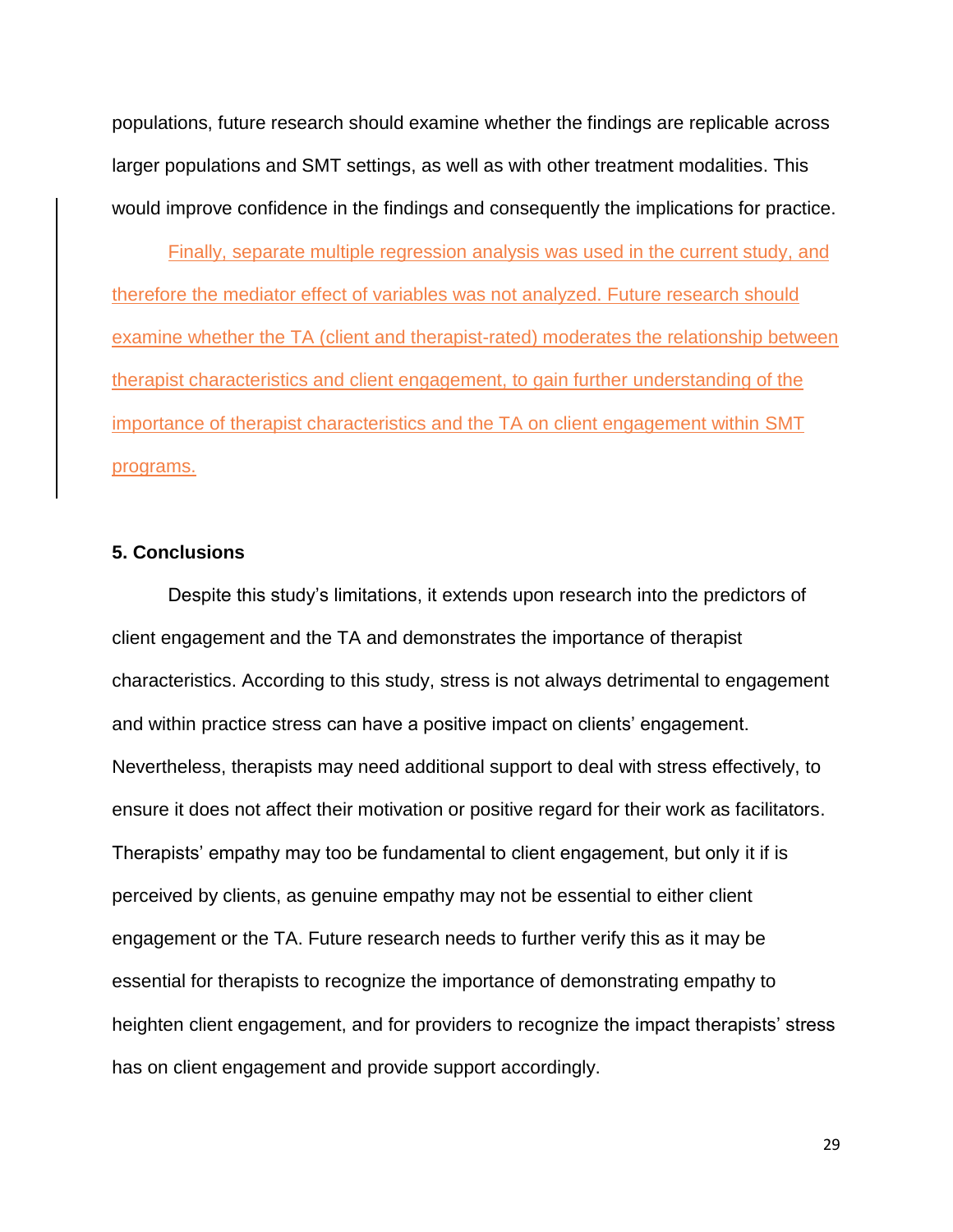# **References**

- Albiero, P., Matricardi, G., Speltri, D., & Toso, D. (2009). The assessment of empathy in adolescence: A contribution to the Italian validation of the "Basic empathy scale". *Journal of Adolescence, 32*(2), 393-408. doi:10.1016/j.adolescence.2008.01.001
- Barrett-Lennard, G. T. (1962). Dimensions of therapist response as causal factors in therapeutic change. *Psychological Monographs, 76*(43), 1-36. doi:10.1037/h0093918
- Boardman, T., Catley, D., Grobe, J. E., Little, T. D., & Ahluwalia, J. S. (2006). Using motivational interviewing with smokers: Do therapist behaviors relate to engagement and therapeutic alliance? *Journal of Substance Abuse Treatment, 31*(4), 329-339. doi:10.1016/j.jsat.2006.05.006
- Bordin, E. S. (1979). The generalizability of the psychoanalysis concept of the working alliance. *Psychotherapy: Theory, Research, and Practice, 16*(3), 252-260. doi:10.1037/h0085885
- Boswell, W. R., Olson-Buchanan, J. B., & LePine, M. A. (2004). Relations between stress and work outcomes: The role of felt challenge, job control, and psychological strain. *Journal of Vocational Behavior, 64*(1), 165-181. doi:10.1016/S0001- 8791(03)00049-6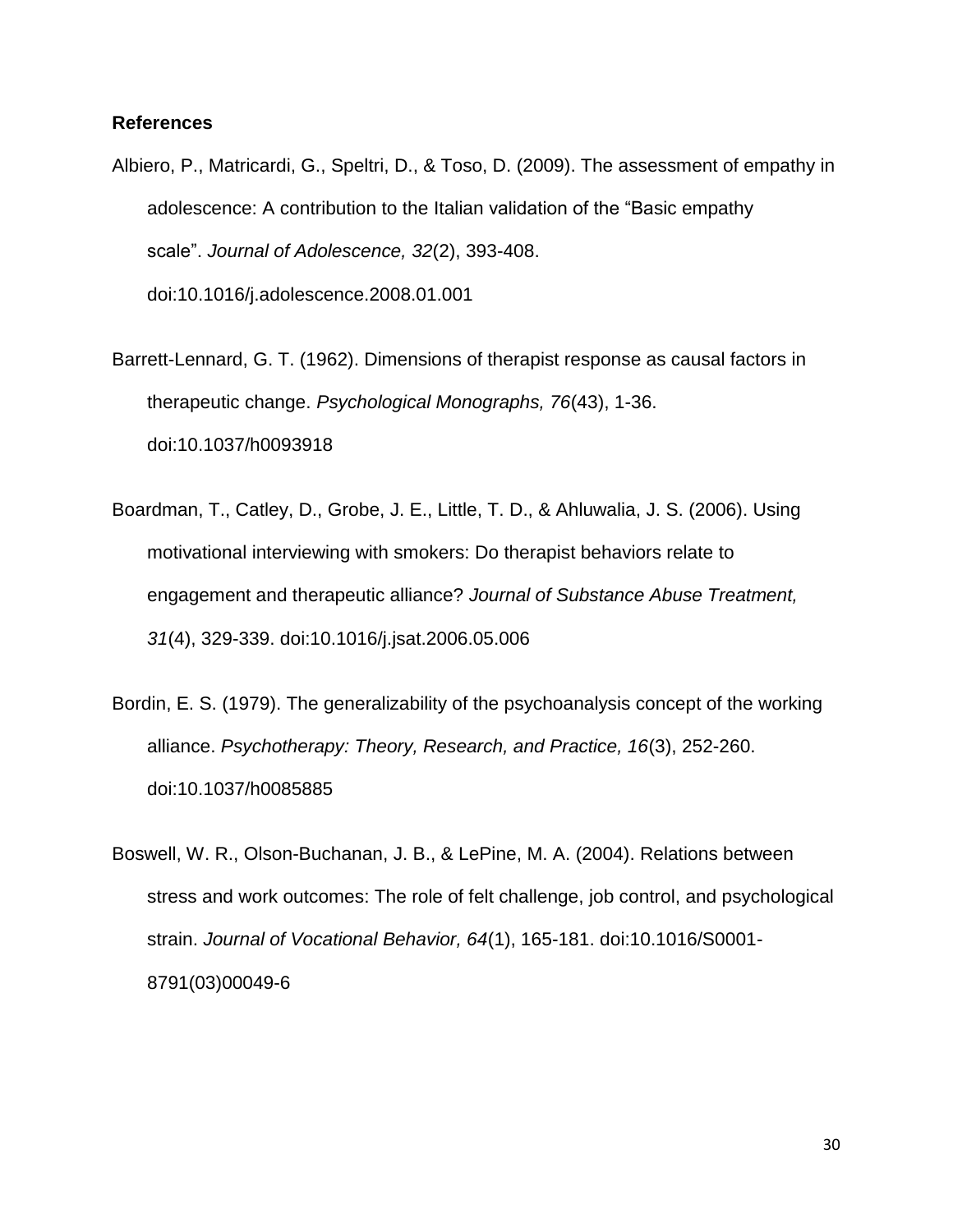- Broome, K. M., Knight, D. K., Edwards, J., & Flynn, P. M. (2009). Leadership, burnout, and job satisfaction in outpatient drug-free treatment programs. *Journal of Substance Abuse Treatment, 37*(2), 160-170. doi:10.1016/j.jsat.2008.12.002
- Chung, R. C., & Bemak, F. (2002). The relationship of culture and empathy in crosscultural counseling. *Journal of Counseling & Development, 80*(2), 154-159. doi:10.1002/j.1556-6678.2002.tb00178.x
- Cohen, S., Kamarck, T., & Mermelstein, R. (1983). A global measure of perceived stress. *Journal of Health and Social Behavior, 24*(4), 286-396. doi:10.2307/2136404
- Cohen, S., & Williamson, G. (1988). Perceived stress in a probability sample of the united states. In S. Spacapan, & S. Oskamp (Eds.), *The social psychology of health* (pp. 31-68). Newbury Park, CA: Sage.
- Connors, G. J., DiClemente, C. C., Dermen, K. H., Kadden, R., Carroll, K. M., & Frone, M. R. (2000). Predicting the therapeutic alliance in alcoholism treatment. *Journal of Studies on Alcohol, 61*(1), 139-149. doi:10.15288/jsa.2000.61.139
- Cook, R. D., & Weisberg, S. (1982). *Residuals and influence in regression*. New York: Chapman & Hall.
- Cotton, D. R. E., Stokes, A., & Cotton, P. A. (2010). Using observational methods to research the student experience. *Journal of Geography in Higher Education, 34*(3), 463-473. doi:10.1080/03098265.2010.501541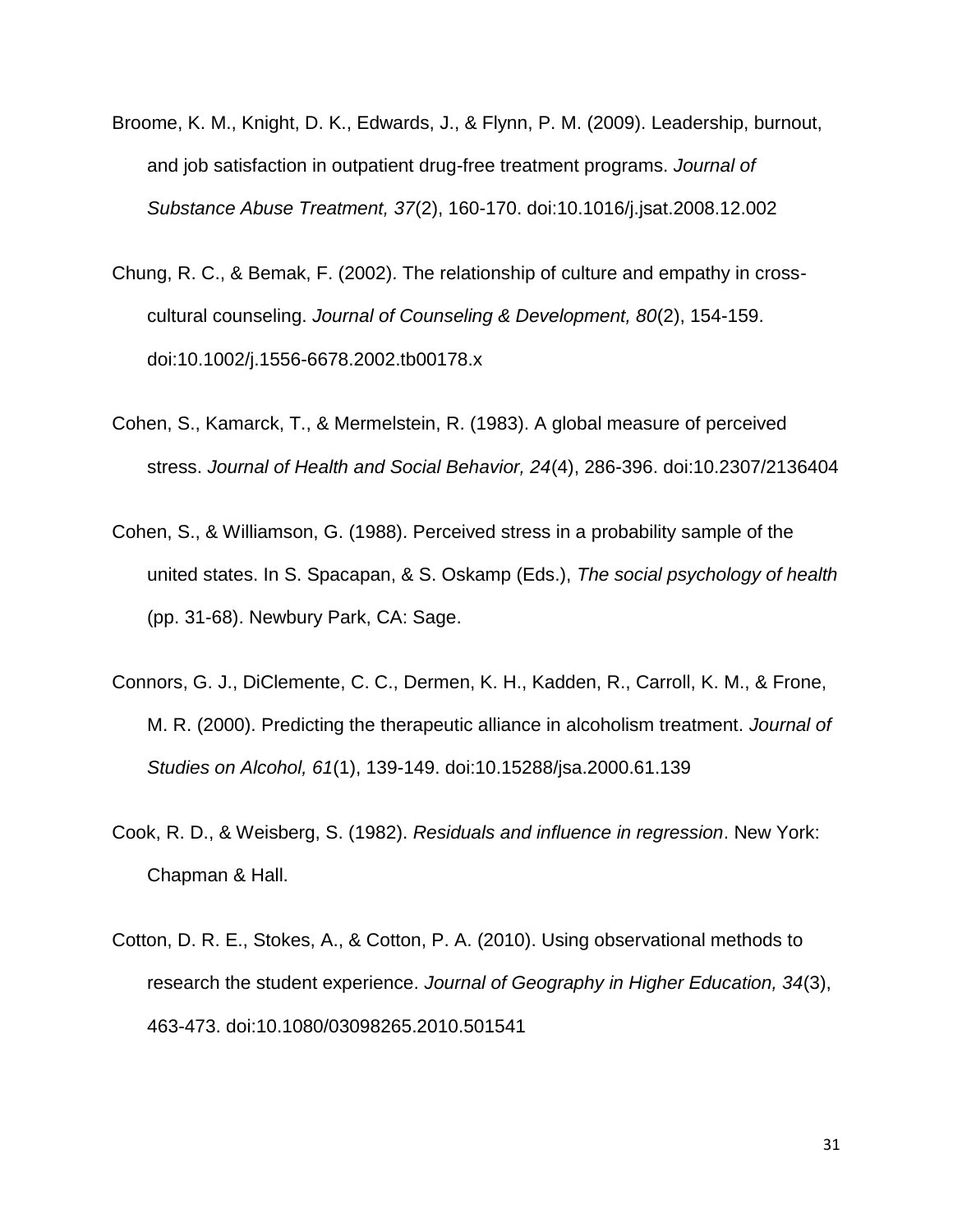- Crits-Christoph, P., Hamilton, J. L., Ring-Kurtz, S., Gallop, R., McClure, B., Kulaga, A., & Rotrosen, J. (2011). Program, counselor, and patient variability in the alliance: A multilevel study of the alliance in relation to substance use outcomes. *Journal of Substance Abuse Treatment, 40*(4), 405-413. doi:10.1016/j.jsat.2011.01.003
- Cummins, R. (1990). Job stress and the buffering effect of supervisory support. *Group and Organizational Studies, 15*(1), 92-104. doi:10.1177/105960119001500107
- Davis, T. A., Ancis, J. R., & Ashby, J. S. (2014). Therapist effects, working alliance, and African American women substance users. *Cultural Diversity and Ethnic Minority Psychology, 21*(1), 126-135. doi:10.1037/a0036944
- Duan, C., & Hill, C. E. (1996). The current state of empathy research. *Journal of Counseling Psychology, 43*(3), 261-274. doi:10.1037/0022-0167.43.3.261
- Dumitru, V. M., & Cozman, D. (2012). The relationship between stress and personality factors. *Human & Veterinary Medicine, 4*(1), 34-39.
- Fenton, L. R., Cecero, J. J., Nich, C., Frankforter, T. L., & Carroll, K. M. (2001). Perspective is everything: The predictive validity of six working alliance instruments. *The Journal of Psychotherapy Practice and Research, 10*(4), 262-268.
- Fiorentine, R., Nakashima, J., & Anglin, M. D. (1999). Client engagement in drug treatment. *Journal of Substance Abuse Treatment, 17*(3), 199-206. doi: 10.1016/S0740-5472(98)00076-2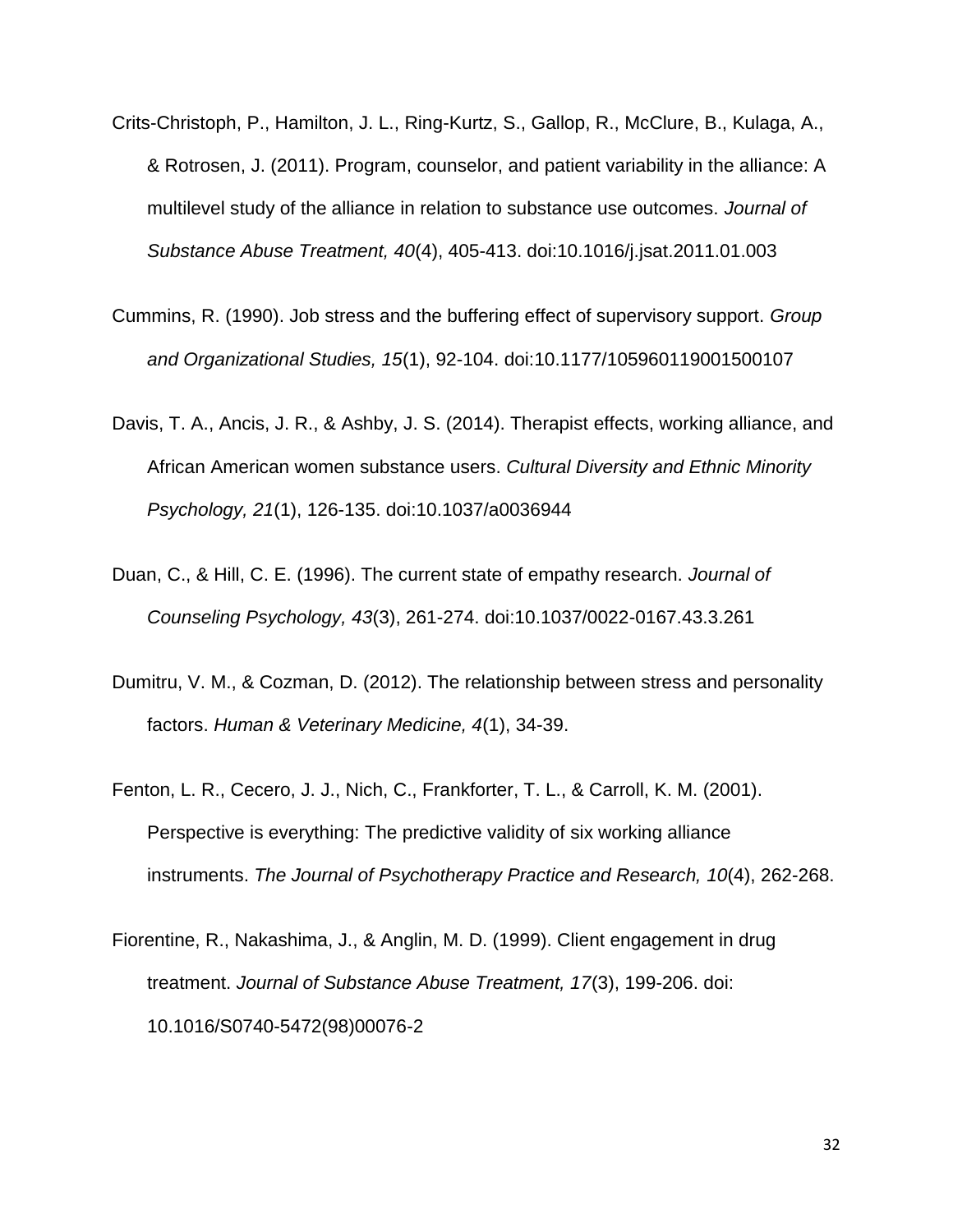- Greener, J. M., Joe, G. W., Simpson, D. D., Rowan-Szal, G., & Lehman, W. E. K. (2007). Influence of organizational functioning on client engagement in treatment. *Journal of Substance Abuse Treatment, 33*(2), 139-147. doi:10.1016/j.jsat.2006.12.025
- Hardeman, W., Kinmonth, A. L., Michie, S., & Sutton, S. (2011). Theory of planned behavior cognitions do not predict self-reported or objective physical activity levels or change in the ProActive trial. *British Journal of Health Psychology, 16*(1), 135- 150. doi:10.1348/135910710x523481
- Heinonen, E., Lindfors, O., Härkänen, T., Virtala, E., Jääskeläinen, T., & Knekt, P. (2014). Therapists' professional and personal characteristics as predictors of working alliance in short-term and long-term psychotherapies. *Clinical Psychology & Psychotherapy, 21*(6), 475-494. doi:10.1002/cpp.1852
- Holdsworth, E., Bowen, E., Brown, S., & Howat, D. (2014). Client engagement in psychotherapeutic treatment and associations with client characteristics, therapist characteristics, and treatment factors. *Clinical Psychology Review, 34*(5), 428-450. doi:10.1016/j.cpr.2014.06.004
- Horvath, A. O., Del Re, A. C., Flückiger, C., & Symonds, D. (2011). Alliance in individual psychotherapy. *Psychotherapy, 48*(1), 9-16. doi:10.1037/a0022186
- Horvath, A. O., & Greenberg, L. S. (1986). The development of the working alliance inventory. In S. Greenberg, & W. M. Pinsof (Eds.), *The psychotherapeutic process: A research handbook* (pp. 529-556). New York: Guilford Press.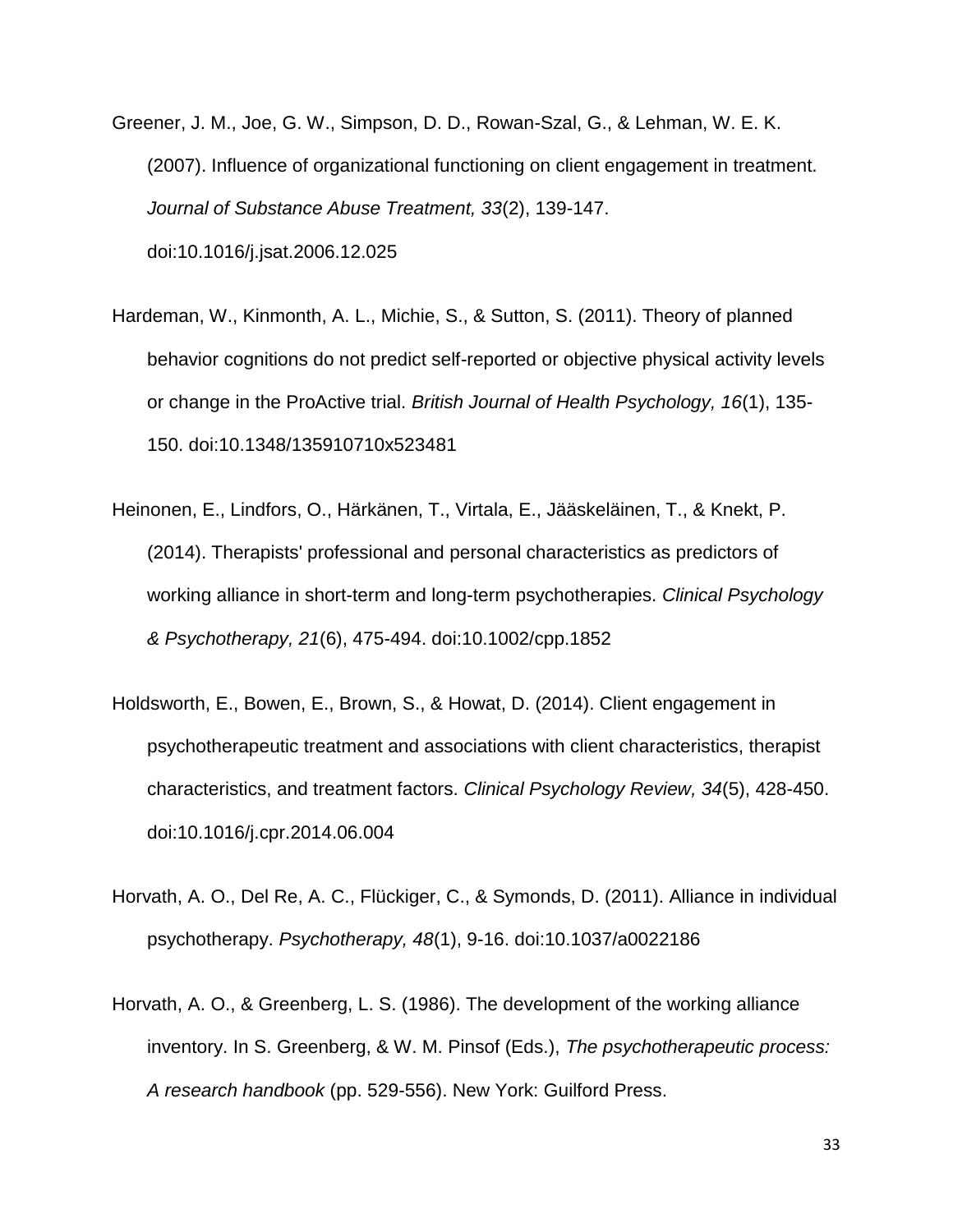Howell, D. C. (2002). Statistical Methods for Psychology. Fifth Edition. United Kingdom: **Duxbury** 

Hox, J. J. (2010). Multilevel analysis. Techniques and application. Second Edition. New York: Routledge.

- Joe, G. W., Broome, K. M., Rowan-Szal, G. A., & Simpson, D. D. (2002). Measuring patient attributes and engagement in treatment. *Journal of Substance Abuse Treatment, 22*(4), 183-196. doi:10.1016/S0740-5472(02)00232-5
- Joe, G. W., Simpson, D. D., & Broome, K. M. (1998). Effects of readiness for drug abuse treatment on client retention and assessment of process. *Addiction, 93*(8), 1177-1190. doi:10.1080/09652149835008
- Joe, G. W., Simpson, D. D., & Broome, K. M. (1999). Retention and patient engagement models for different treatment modalities in DATOS. *Drug and Alcohol Dependence, 57*(2), 113-125. doi:10.1016/s0376-8716(99)00088-5
- Jolliffe, D., & Farrington, D. P. (2006). Development and validation of the basic empathy scale. *Journal of Adolescence, 29*(4), 589-611. doi:10.1016/j.adolescence.2005.08.010
- Kirschenbaum, H., & Jourdan, A. (2005). The current status of Carl Rogers and the person-centered approach. *Psychotherapy: Theory, Research, Practice, Training, 42*(1), 37-51. doi:10.1037/0033-3204.42.1.37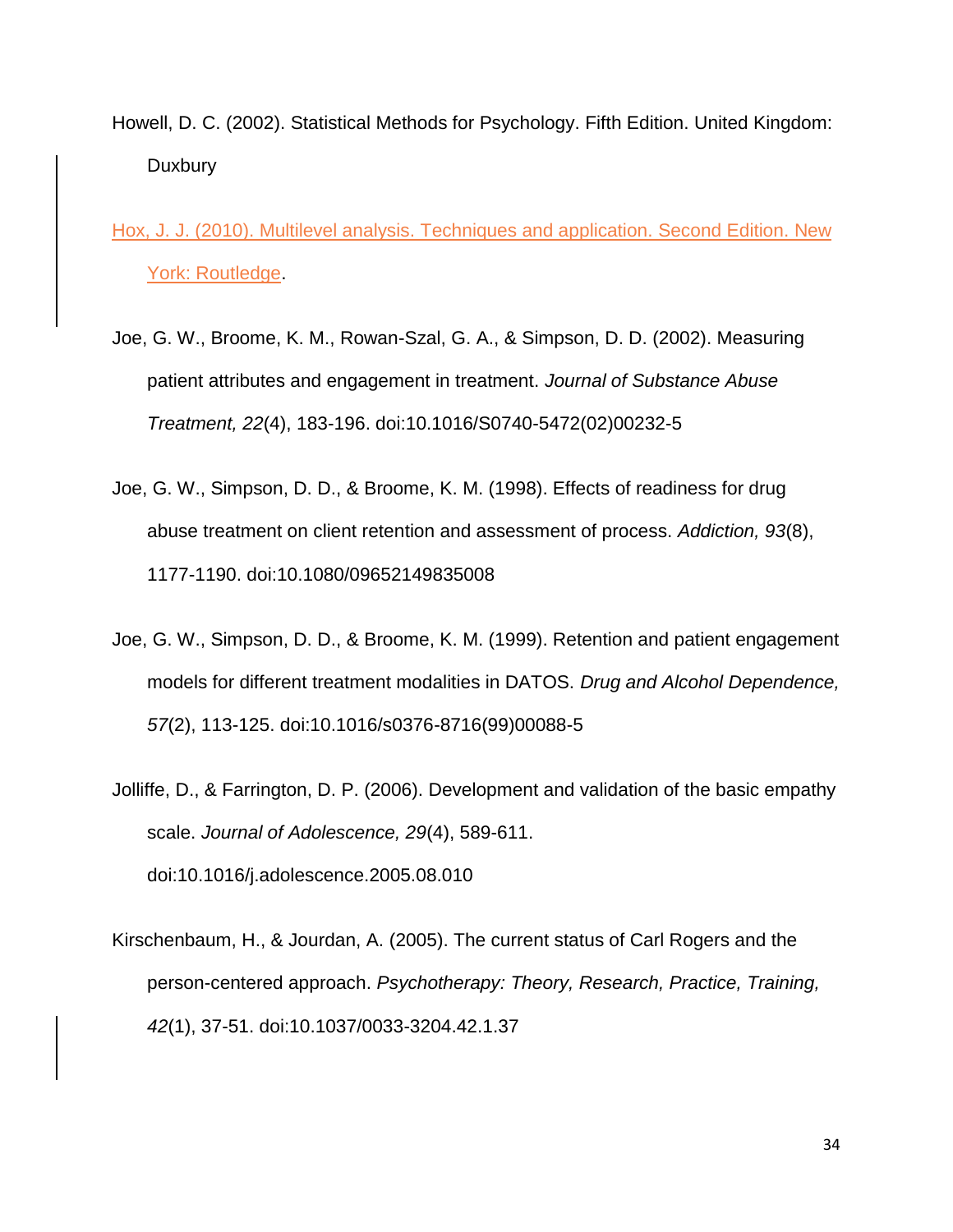Kivlighan Jr, D. M., & Tarrant, J. M. (2001). Does group climate mediate the group leadership–group member outcome relationship?: A test of Yalom's hypotheses about leadership priorities. *Group Dynamics: Theory, Research, and Practice*, *5*(3), 220-234. doi: 10.1037//1089-2699.5.3.220

- Landrum, B., Knight, D. K., & Flynn, P. M. (2012). The impact of organizational stress and burnout on client engagement. *Journal of Substance Abuse Treatment, 42*(2), 222-230. doi:10.1016/j.jsat.2011.10.011
- Lawson, G. (2007). Counselor wellness and impairment: A national survey. *Journal of Humanistic Counseling,Education & Development, 46*(1), 20-34. doi:10.1002/j.2161-1939.2007.tb00023.x
- LeBeau, R. T., Davies, C. D., Culver, N. C., & Craske, M. G. (2013). Homework compliance counts in cognitive-behavioral therapy. *Cognitive Behavior Therapy, 42*(3), 171-179. doi:10.1080/16506073.2013.763286
- Macgowan, M. A. (2000). Evaluation of a measure of engagement for group work. *Research on Social Work Practice, 10*(3), 348-361.
- Macgowan, M. J. (1997). A measure of engagement for social group work: The groupwork engagement measure (GEM). *Journal of Social Service Research, 23*(2), 17-37. doi:10.1300/j079v23n02\_02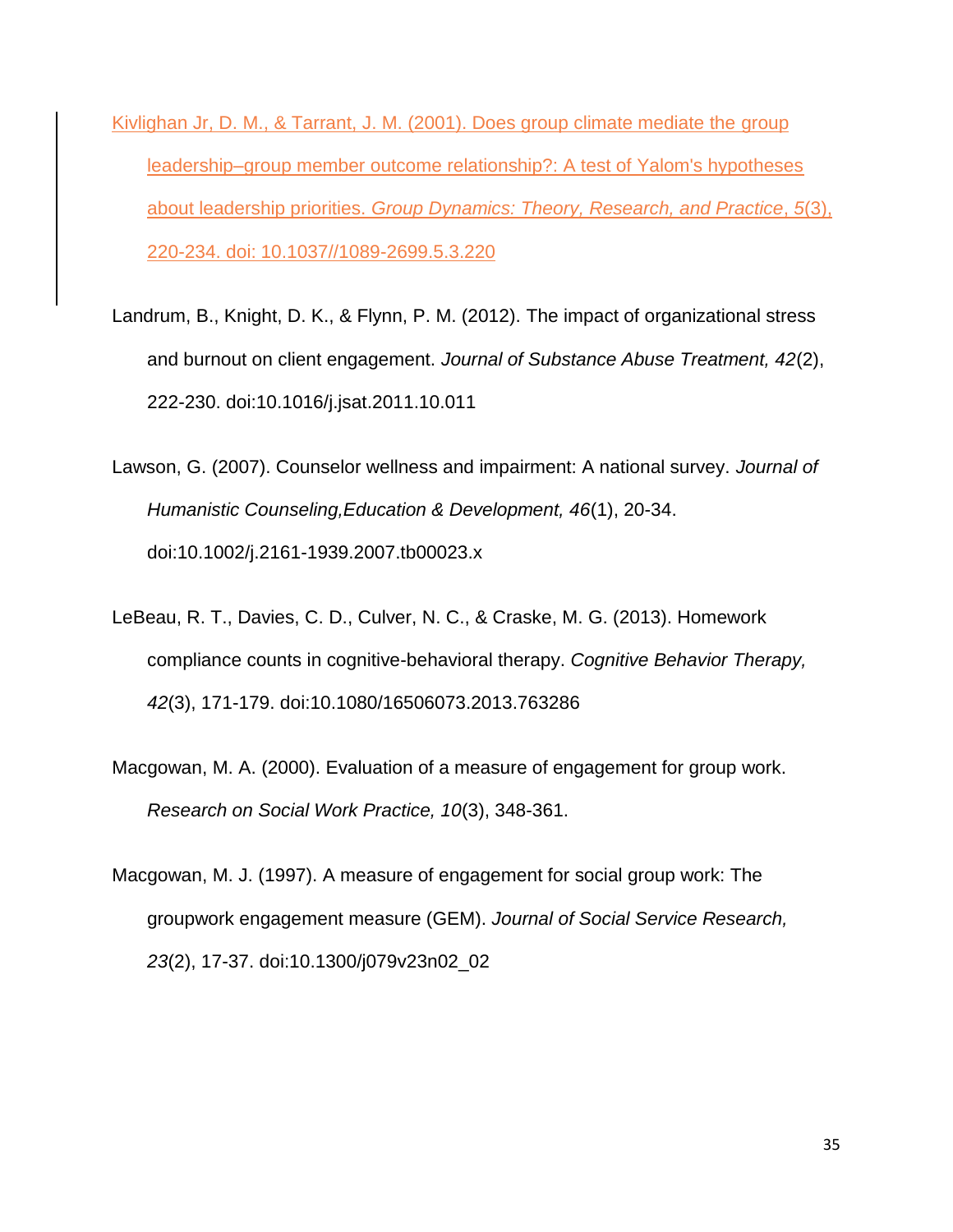- Martin, D. J., Garske, J. P., & Davis, M. K. (2000). Relation of the therapeutic alliance with outcome and other variables: A meta-analytic review. *Journal of Consulting and Clinical Psychology, 68*(3), 438-450. doi:10.1037//0022-006x.68.3.438
- Meier, P. S., Barrowclough, C., & Donmall, M. C. (2005). The role of the therapeutic alliance in the treatment of substance misuse: A critical review of the literature. *Addiction, 100*(3), 304-316. doi:10.1111/j.1360-0443.2004.00935.x
- Meier, P. S., Donmall, M. C., Barrowclough, C., McElduff, P., & Heller, R. F. (2005). Predicting the early therapeutic alliance in the treatment of drug misuse. *Addiction, 100*(4), 500-511. doi:10.1111/j.1360-0443.2005.01031.x
- Miller, W. R., Moyers, T. B., Ernst, D. & Amrhein, P. (2003). *Manual for the motivational interviewing skills code (MISC) v. 2.0*. Retrieved from http://casaa.unm.edu/codinginst.html.
- Miller, W. R., & Rollnick, S. (2002). *Motivational interviewing: Preparing people for change* (2nd ed.). New York: Guilford Press.
- Morgan, E. S., Umberson, K., & Hertzog, C. (2014). Construct validation of self-reported stress scales. *Psychological Assessment, 26*(1), 90-99. doi:10.1037/a0034714
- Murphy, R. T., Thompson, K. E., Murray, M., Rainey, Q., & Uddo, M. M. (2009). Effect of a motivation enhancement intervention on veterans' engagement in PTSD treatment. *Psychological Services, 6*(4), 264-278. doi:10.1037/a0017577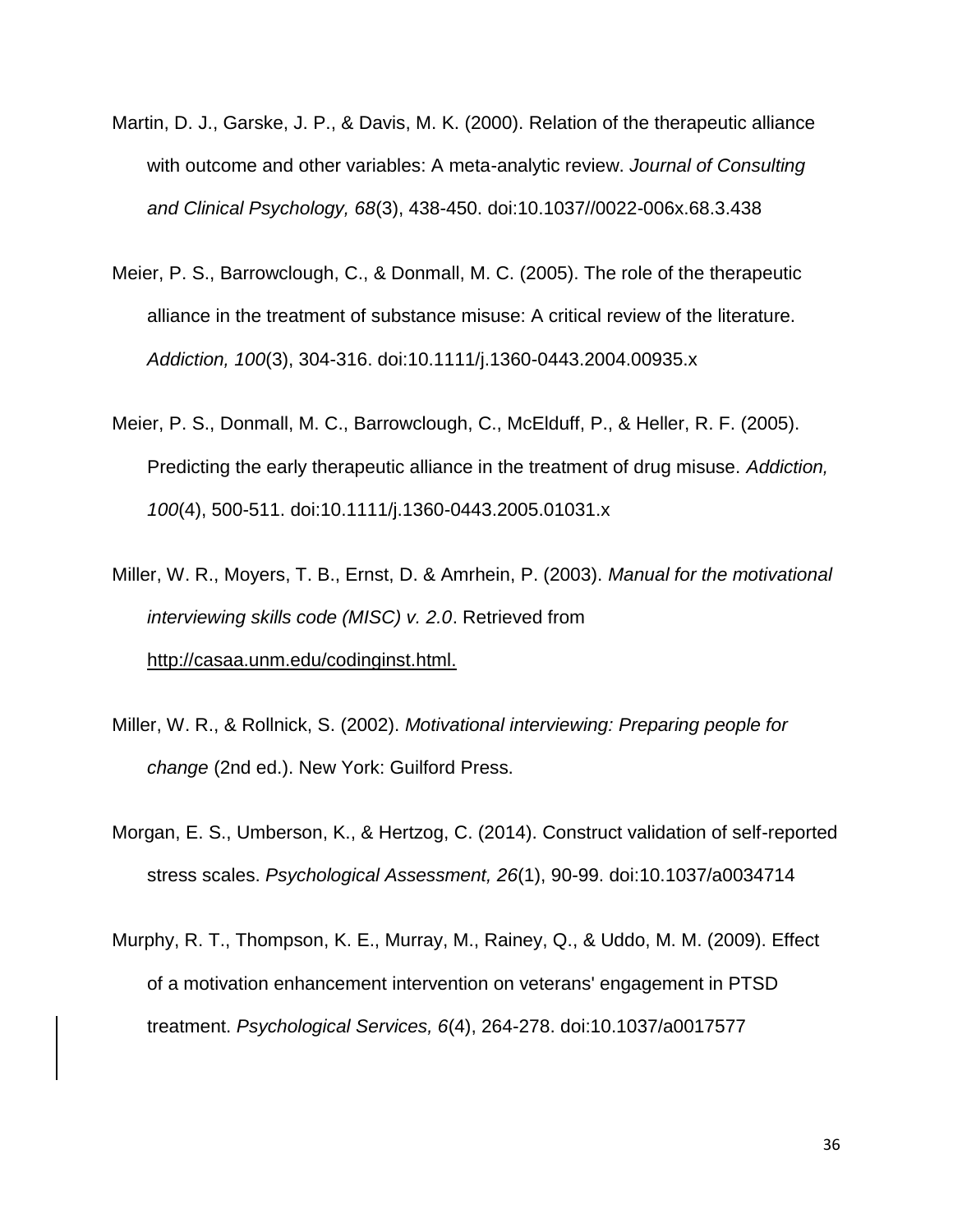- Muthen, B. O., & Satorra, A. (1995). Complex sample data in structural equation modeling. *Sociological methodology*, 267-316. doi: 10.2307/271070
- Najavits, L. M., Griffin, M. L., Luborsky, L., Frank, A., Weiss, R. D., Liese, B. S., . . . Onken, L. S. (1995). Therapists' emotional reactions to substance abusers: A new questionnaire and initial findings. *Psychotherapy: Theory, Research, Practice, Training, 32*(4), 669-677. doi:10.1037/0033-3204.32.4.669
- Najavits, L. M., & Weiss, R. D. (1994). Variations in therapist effectiveness in the treatment of patients with substance use disorders: An empirical review. *Addiction, 89*(6), 679-688. doi:10.1111/j.1360-0443.1994.tb00954.x
- Oetzel, K. B., & Scherer, D. G. (2003). Therapeutic engagement with adolescents in psychotherapy. *Psychotherapy: Theory, Research, Practice, Training, 40*(3), 215- 225. doi:10.1037/0033-3204.40.3.215
- Patterson, C. H. (1984). Empathy, warmth, and genuineness in psychotherapy: A review of reviews. *Psychotherapy: Theory, Research, Practice, Training, 21*(4), 431-438. doi:10.1037/h0085985
- Quinn, W., Dotson, D., & Jordan, K. (1997). Dimensions of therapeutic alliance and their associations with outcome in family therapy. *Psychotherapy Research, 7*(4), 429- 438. doi:10.1080/10503309712331332123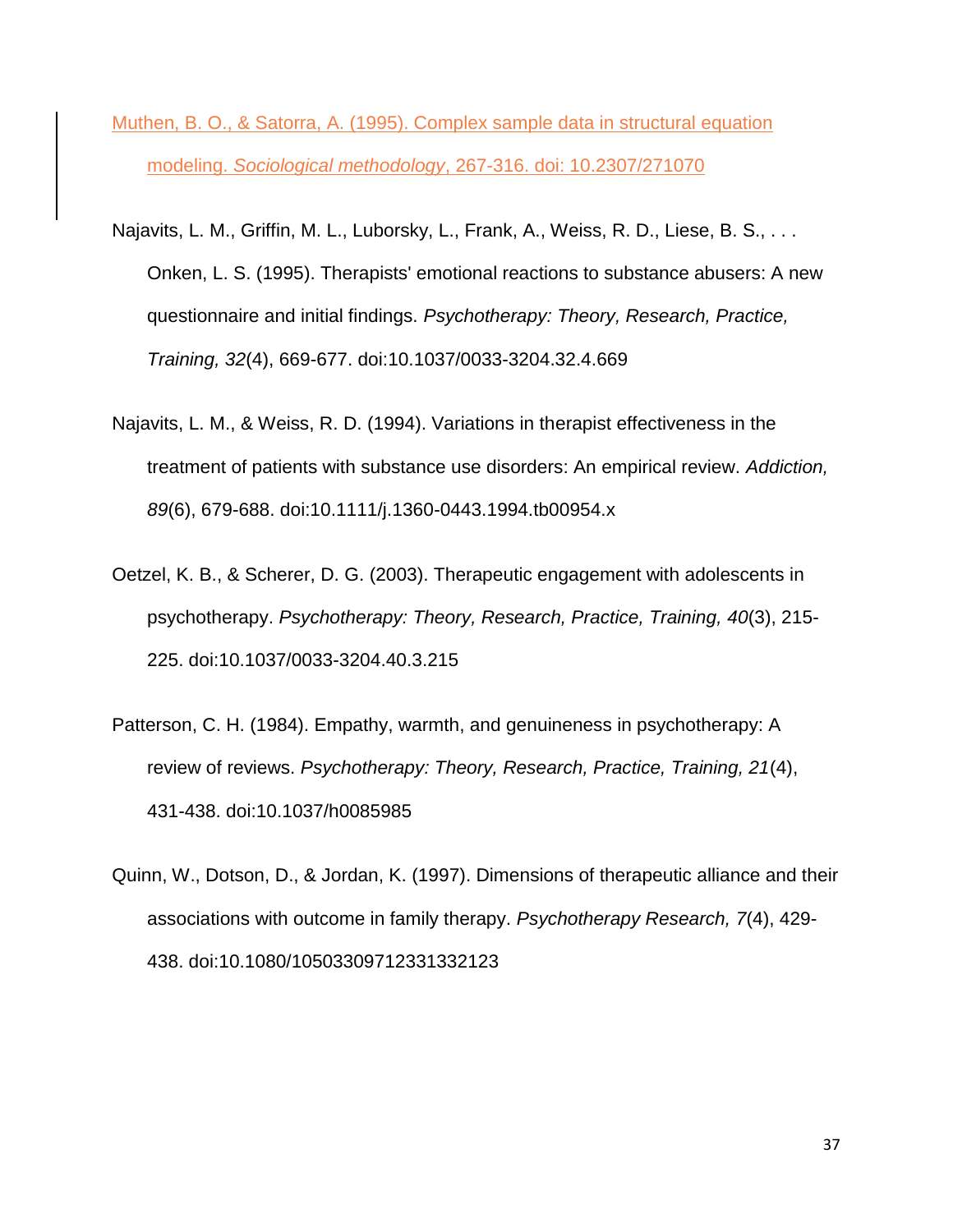- Rogers, C. R. (1957). The necessary and sufficient conditions of psychotherapeutic personality change. *Journal of Consulting Psychology, 21*(2), 95-103. doi:10.1037/h0045357
- Robak, R. W., Kangos, K. A., Chiffriller, S. H., & Griffin, P. W. (2013). The working alliance in group counseling: An exploratory study. *Psychological Reports: Relationships & Communications, 113*(2), 1-14. doi:10.2466/pr0.100.1.147-156
- Rowan-Szal, G., Joe, G. W., Simpson, D. D., Greener, J. M., & Vance, J. (2009). During-treatment outcomes among female methamphetamine-using offenders in prison-based treatments. *Journal of Offender Rehabilitation, 48*(5), 388-401. doi:10.1080/10509670902979496
- Schuler, R. S. (1980). Definition and conceptualization of stress in organizations. *Organizational Behavior and Human Performance, 25*(2), 184-215. doi: 10.1016/0030-5073(80)90063-X
- Sexton, T. L., & Whiston, S. C. (1994). The status of the counseling relationship: An empirical review, theoretical implications, and research directions. *The Counseling Psychologist, 22*(1), 6-78. doi:10.1177/0011000094221002
- Simpson, D. D., & Joe, G. W. (2004). A longitudinal evaluation of treatment engagement and recovery stages. *Journal of Substance Abuse Treatment, 27*(2), 89-97. doi:10.1016/j.jsat.2004.03.001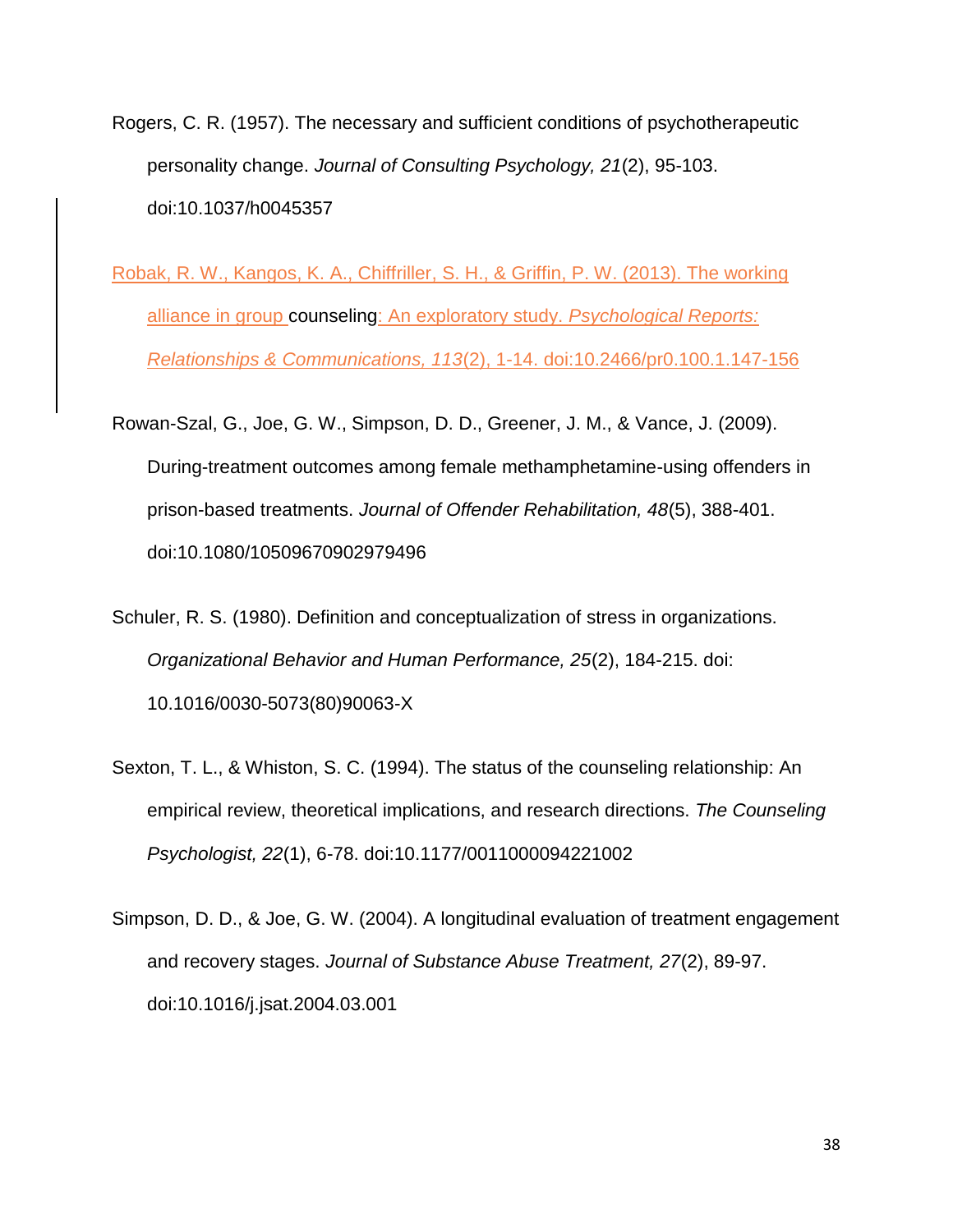- Simpson, D. D., Joe, G. W., & Rowan-Szal, G. (2007). Linking the elements of change: Program and client responses to innovation. *Journal of Substance Abuse Treatment, 33*(2), 201-209. doi:10.1016/j.jsat.2006.12.022
- Simpson, D. D., Joe, G. W., Rowan-Szal, G., & Greener, J. M. (1995). Client engagement and change during drug abuse treatment. *Journal of Substance Abuse, 7*(1), 117-134. doi:10.1016/0740-5472(95)90009-8
- Simpson, D. D., Joe, G. W., Rowan-Szal, G., & Greener, J. M. (1997). Drug abuse treatment process components that improve retention. *Journal of Substance Abuse Treatment, 14*(6), 565-572. doi: 10.1016/s0740-5472(97)00181-5
- Simpson, D., Rowan-Szal, G., Joe, G. W., Best, D., Day, E., & Campbell, A. (2009). Relating counselor attributes to client engagement in England. *Journal of Substance Abuse Treatment, 36*(3), 313-320. doi:10.1016/j.jsat.2008.07.003
- Stanis, J., & Andersen, S. (2014). Reducing substance use during adolescence: A translational framework for prevention. *Psychopharmacology, 231*(8), 1437-1453. doi:10.1007/s00213-013-3393-1
- Substance Abuse and Mental Health Services Administration. (2006). *Results from the 2005 national survey on drug use and health: National findings*. Rockville, MD: Office of applied studies, NSDUH Series H-30, DHHS Publication No. SMA 06- 4194.